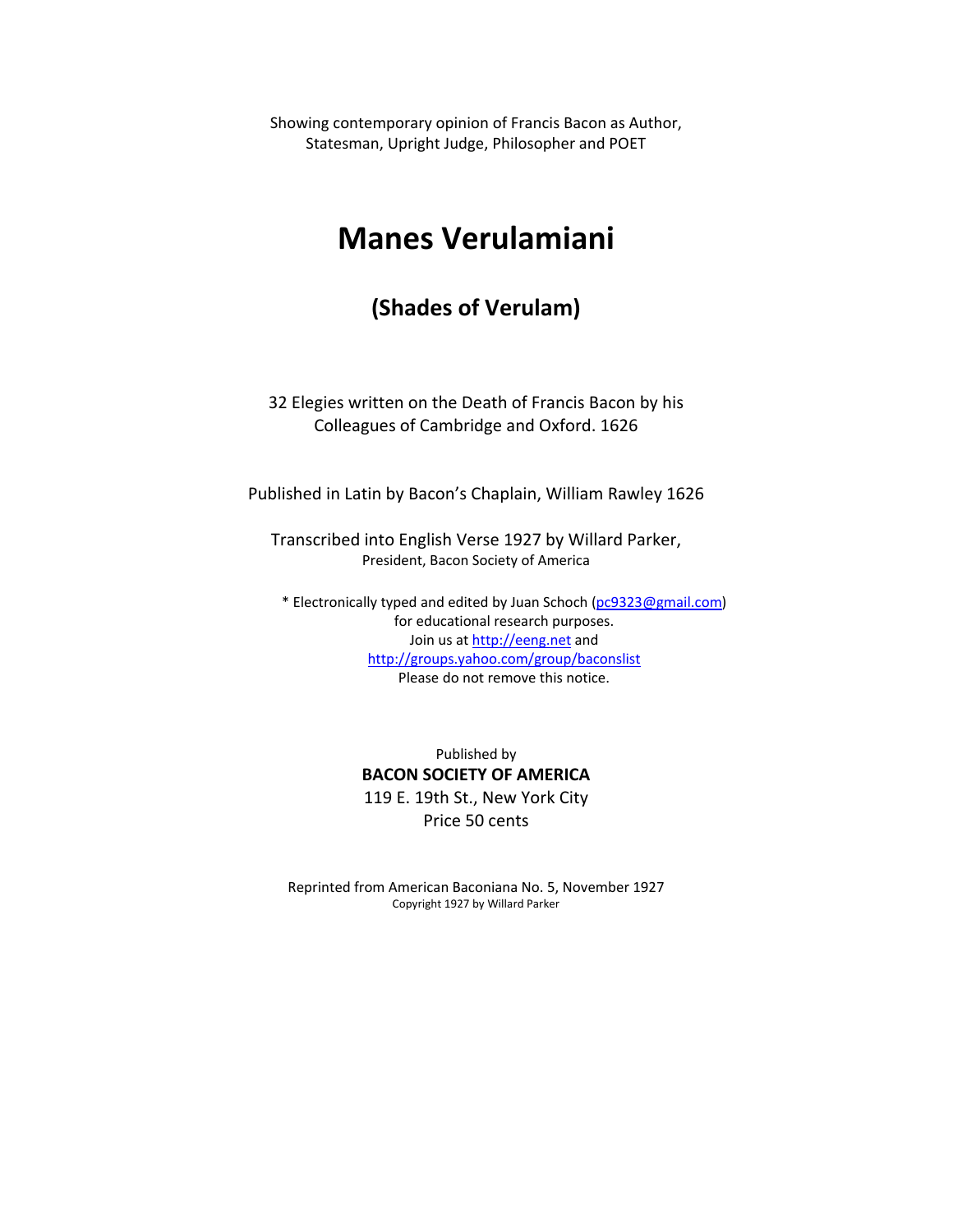#### MANES VERULAMIANI (SHADES OF VERULAM)

*Interpreted in English Verse by* WILLARD PARKER

This is the title given collectively to thirty‐two Latin elegies written by twenty‐seven of Bacon's University contemporaries on the occasion of his passing away in April, 1626. They were collected by William Rawley, D. D., Bacon's first and last chaplain, and published by John Haviland, London, the same year.

They were translated into German by Edwin Bormann and Harvard University, in 1903, and again by William A. Sutton, S. J., and were published in the Tercentenary number of Baconiana, London, April, 1926.

But so far as I am aware, no effort has heretofore been made to reproduce these remarkable poems in verse, thus preserving in part at least the musical rhythm of the Latin originals. This I have endeavored to accomplish and I am glad to give all credit to the four distinguished and scholarly translators—two German and two English—who have preceded me, and to whose renderings I have referred with great freedom in formulating my own. To Professor and Mrs. Frank Lowry Clark, of Oxford, Ohio; and Dr. Kenneth S. Guthrie, of Yonkers, N. Y., my thanks are due for most helpful suggestions.

My purpose in this work is to render the Manes Verulamiani more attractive and intelligible to the general reader, thus spreading the knowledge and appreciation of the great Francis among the rank and file of the people in whose service he labored and to whom he bequeathed the results of his toil.

The poems are, of course, replete with historic, classic, and mythological allusions, intelligible as ABC to the scholarly writers and their equally scholarly readers, but far over the head of the general reader of today. To meet this situation, I have multiplied explanatory notes much more copiously than my predecessors, and placed all the notes at the foot of the page for instant reference.

Of course, in translating verse into verse, some freedom must be exercised, but I have endeavored not to abuse this license, but to preserve the spirit and meaning of the original with all possible literalness.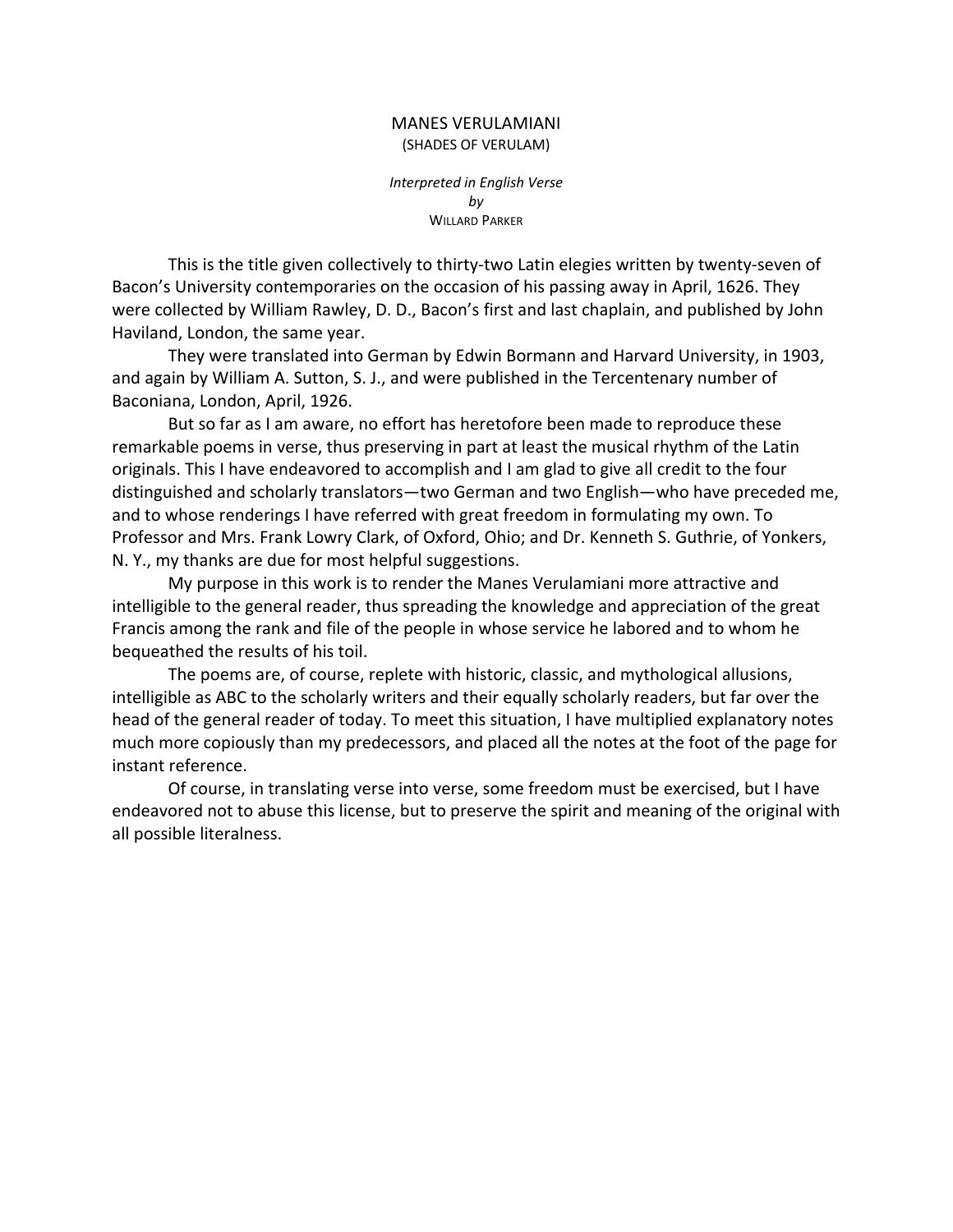In most cases, I have used the dactylic hexameter of Vergil, though in a few instances, other metrical forms automatically suggested themselves and were employed.

No one can peruse these extraordinary tributes paid to the memory of Francis Bacon and extolling in turn the judicial, governmental, philosophical, literary and poetical abilities of this many‐sided superman as well as his irreproachable character and integrity, without realizing to the full what his contemporaries knew and thought of him and what the world at large is just beginning to find out "after some time be past."

The work of studying and rendering these poems has been most enjoyable and profitable, and in itself has well repaid the labor, but if, in addition it shall be the means of making the Manes not only available but attractive to a greater proportion of the average readers, the labor will be repaid a thousandfold.

> WILLARD PARKER, President, Bacon Society of America.

119 E. 19th st., New York City, January, 1927.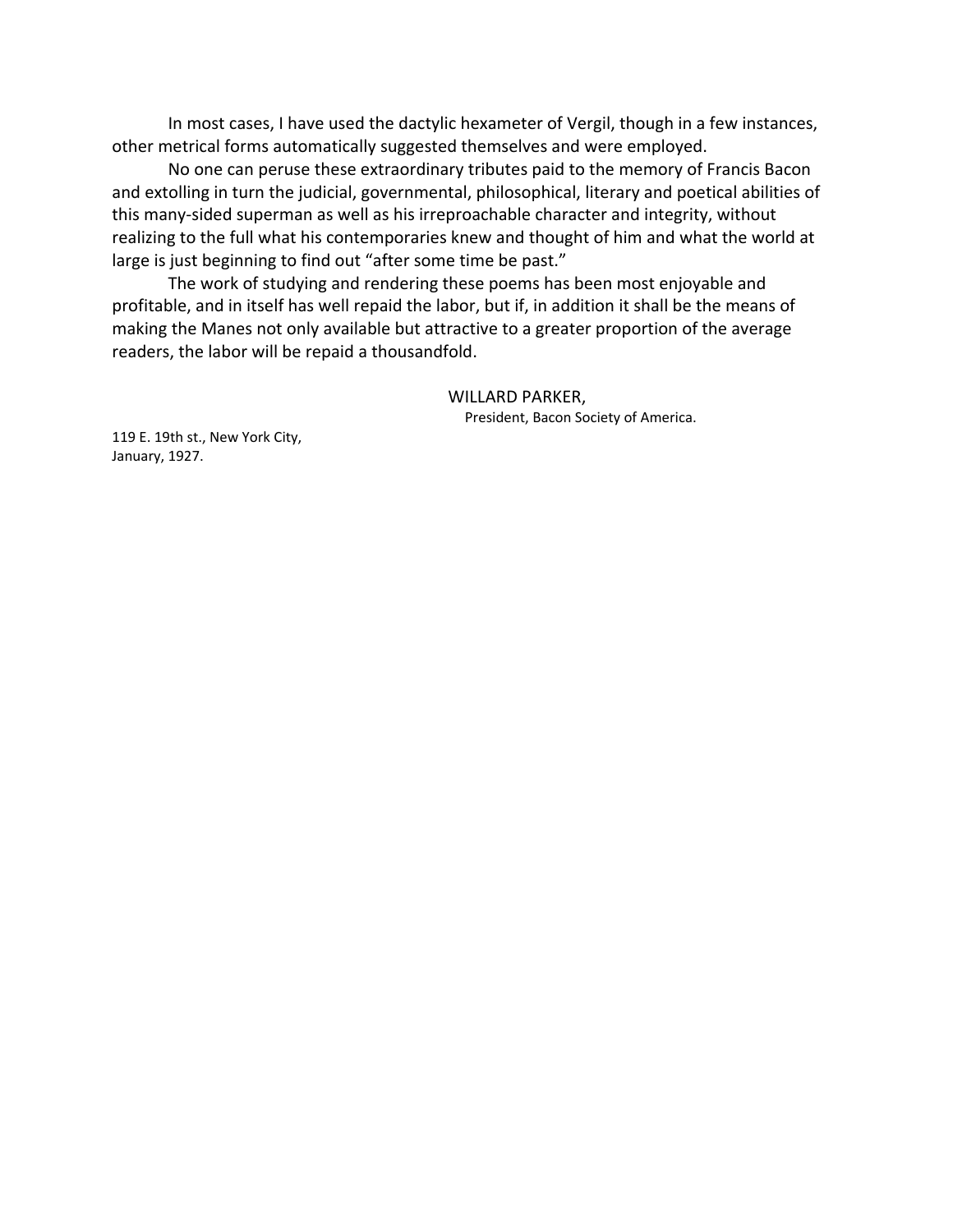# Rawley's Introduction

Sacred to the Memory of

### THE MOST HONORABLE LORD FRANCIS Baron of Verulam Viscount St. Alban London

### In the office of John Haviland MDCXXVI

To the Reader, Greeting:

 $\overline{\phantom{a}}$ 

What my most honored Master Viscount St. Alban most highly valued, the favor of Academies and Men of Letters, that (I believe) he has obtained; for these insignia of love and grief indicate their great sorrow at his loss. Nay, verily, with no stinted hand have the Muses bestowed on him this token: (many of the best verses remain with me),\* but as he himself delighted not in quantity no great mass have I raised. Moreover, let it suffice to lay these foundations in the name of the present age; every age will enlarge and adorn this edifice; but to what age is given to set the finishing hand.\* is manifest only to God and the Fates.

G. RAWLEY, S. T. D.

<sup>\*</sup> Did these suppressed poems tell more than the loyal chaplain was willing to divulge of his many‐sided master? And will they some day come to light?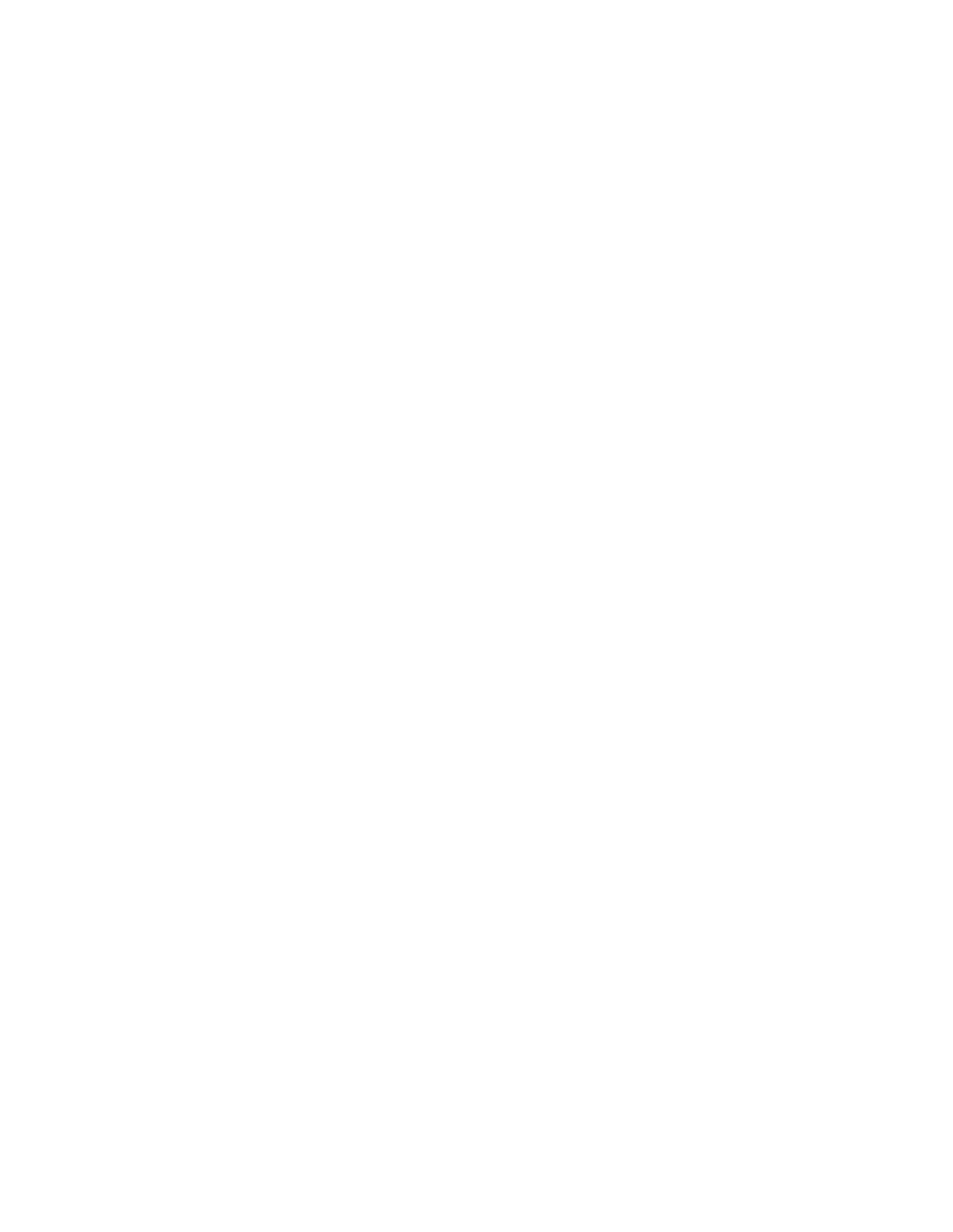### DEATH LAMENTATIONS FOR THE ALL‐LEARNED AND RENOWNED MAN, LORD FRANCIS BACON OF ST. ALBAN.

Mourn, Oh! ye Lares (1) of Alban, likewise thou prototype Martyr, (2) Passing of Verulam's sage;—be his hallowed fate ne'er desecrated! Aye! thou good Martyr, lament, for no sad fate hath ever been sadder, Saving thine own, when thou fellest beneath the dire cloak of another.

No Signature.

 $\overline{\phantom{a}}$ 

(2) St. Alban exchanged cloaks with a hunted Christian priest named Amphibalus, and was martyred in his stead.

<sup>(1)</sup> Household Deities.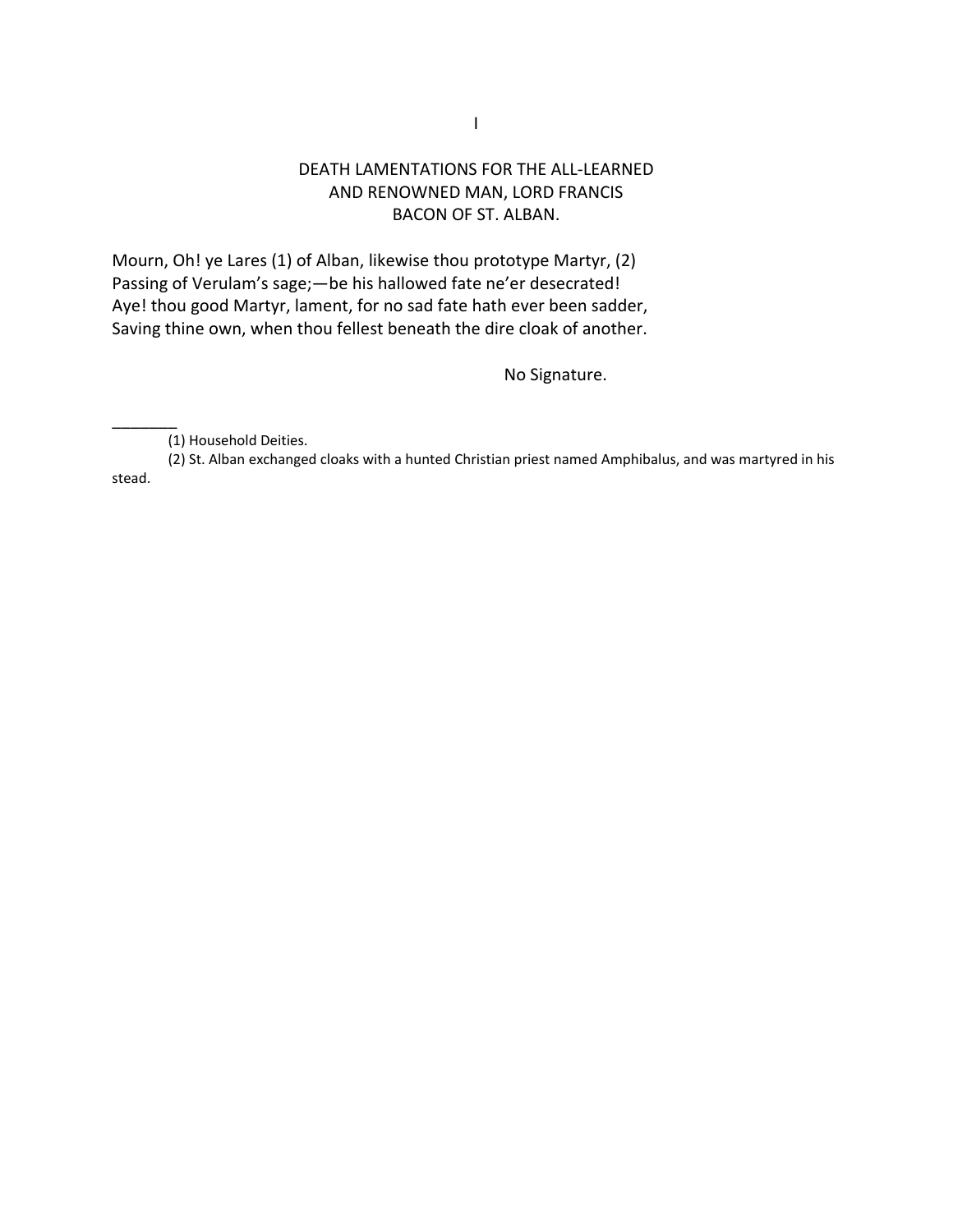### THE LITERARY WORKS OF BACON ARE CALLED TO THE PYRE.

Instauratio Magna (1); saying of marvelous subtlety; Twofold increase of all science; writ in the tongue of thy homeland. Greatly enlarged in the Latin; Life and Death history profoundest Bathed in the sweet Attic honey! Tale of the great Seventh Henry Pass I not silently over; stories of love more refined (2) which Still do interpret in spirit Great Bacon's Muse with a vigor Choicer by far than the Muses  $(3)$ —The nine that are fabled in story,— Rise in the flames of his funeral, Muses, your sire's pathway lighting. Ages of you are unworthy,—Your Master (Oh! shame) is departed!

> S. COLLINS, R. C. P., Rector of King's College, Cambridge.

(1) The Great Restoration.

 $\overline{\phantom{a}}$ 

 $\overline{\phantom{a}}$ 

(3) Goddesses of Poetry, Arts and Sciences, Clio of History, Melpomene of Tragedy, Polymnia of Hymns, Enterpe of Music, Terpsichore of Dance, Urania of Astronomy, Thalia of Comedy, Erato of Love Poetry, Calliope, the chief, of poetic inspiration.

III

### ON THE DEATH OF THE INCOMPARABLE FRANCIS BACON, VISCOUNT ST. ALBAN, BARON VERULAM.

While thou didst groan 'neath the burden of malady painful and lingering; While thy life halted uncertain, tell me, what WAS Fate's intention? Now I can see, for in April alone could'st thou die, when the flowers, Tears and the sad Philomela (1)—nightingale with her lamenting Follow the funeral cortege to thy eloquence, now for aye silent,

GEORGE HERBERT.

(1) The nightingale.

<sup>(2)</sup> Obviously refers to unacknowledged works—love stories!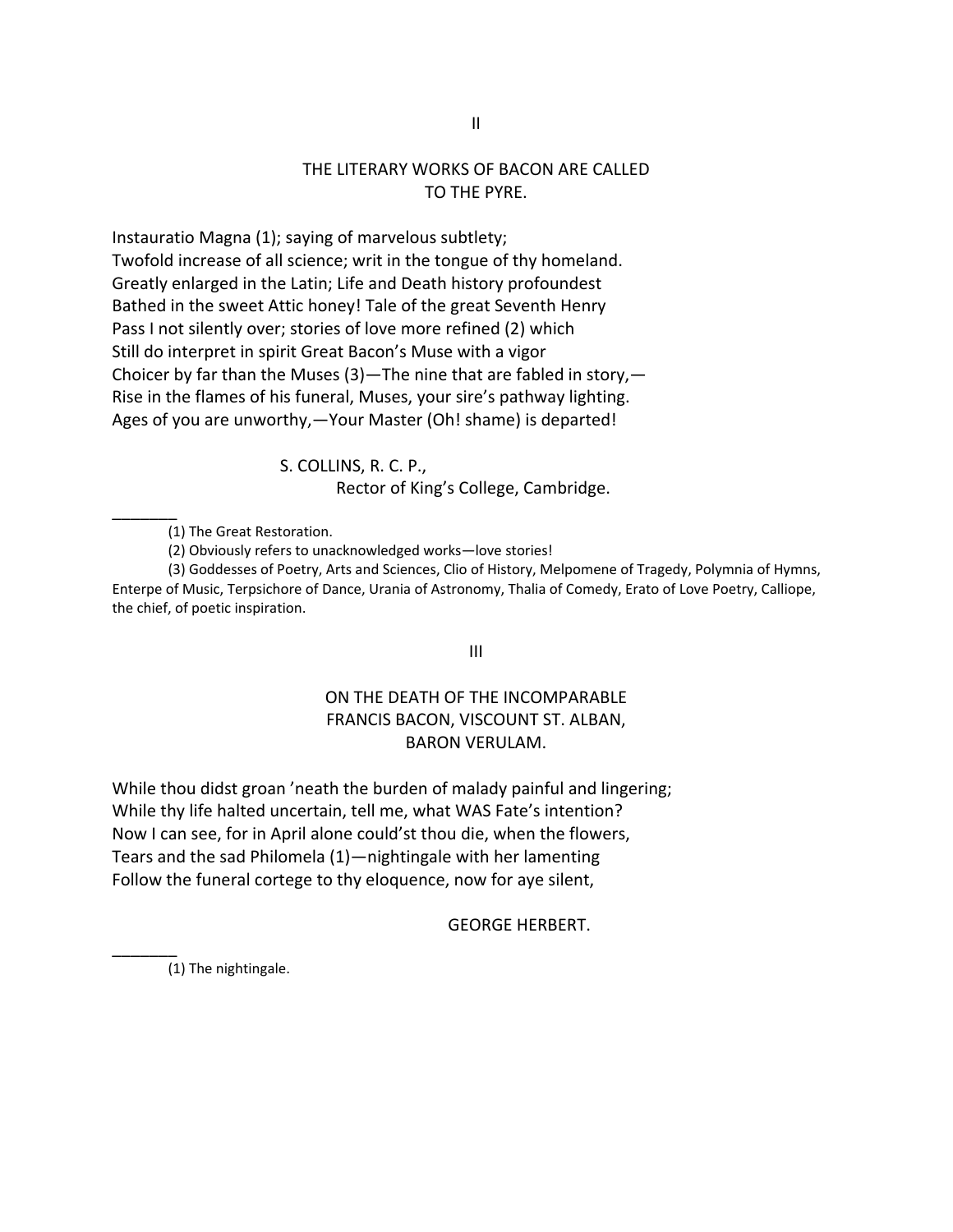### ON THE DEATH OF THE MOST HONORED MAN AND LORD, SIR FRANCIS OF VERULAM, VISCOUNT ST. ALBAN, LATE CHAN‐ CELLOR OF ENGLAND

Art thou, oh, barren tribunal (A), still proud of thine insolent purple, When thou beholdest the bier that is robbing the famed of their greatness? Nay! be this day to the deepest humility now given over, Turning to sack‐cloth the pomp which thou at thy bar ever wearest. Themis (1) shall carry, not scales, but the urn bearing Verulam's ashes; Then let her weigh, but not Epherus (2), tipping the beam of her steelyard, But Areopagus (2), adding its ponderous weight to the balance. Greater the sage that we mourn than philosophy old and scholastic, In its barbarian porch (3); loud groaned the axis revolving When this pile fell, this structure of wonderful greatness; dissolved was the Vault of the whole world of letters, wherein, with a brilliancy equal, Graced he the citizen's garb, as likewise the toga of statecraft. As, in the shades of Dis (4) wandering, still longed Eurydice (4) sadly, Kisses on Orpheus (4) to lavish—Styx (4) waves first calm and then bounding, As to his magical fingers rang out the lyre‐strings—so Learning Thrilled to his touch, when entangled deep in the webs of the Schoolman, Raised high her crest 'neath his fingers; newly enlivened her sock‐tread (5),

- (4) From the legend of the adventure of Orpheus and Eurydice in the lower world.
- (5) Compare Ben Jonson's preface to Folio of 1623.

<sup>(</sup>A) House of Lords.

<sup>(1)</sup> Goddess of Law and Order.

<sup>(2)</sup> Literally, not one man but a mountain of rock. Figuratively, not one judge but the entire Court.

<sup>(3)</sup> Probably refers to the old Stoic Scholasticism.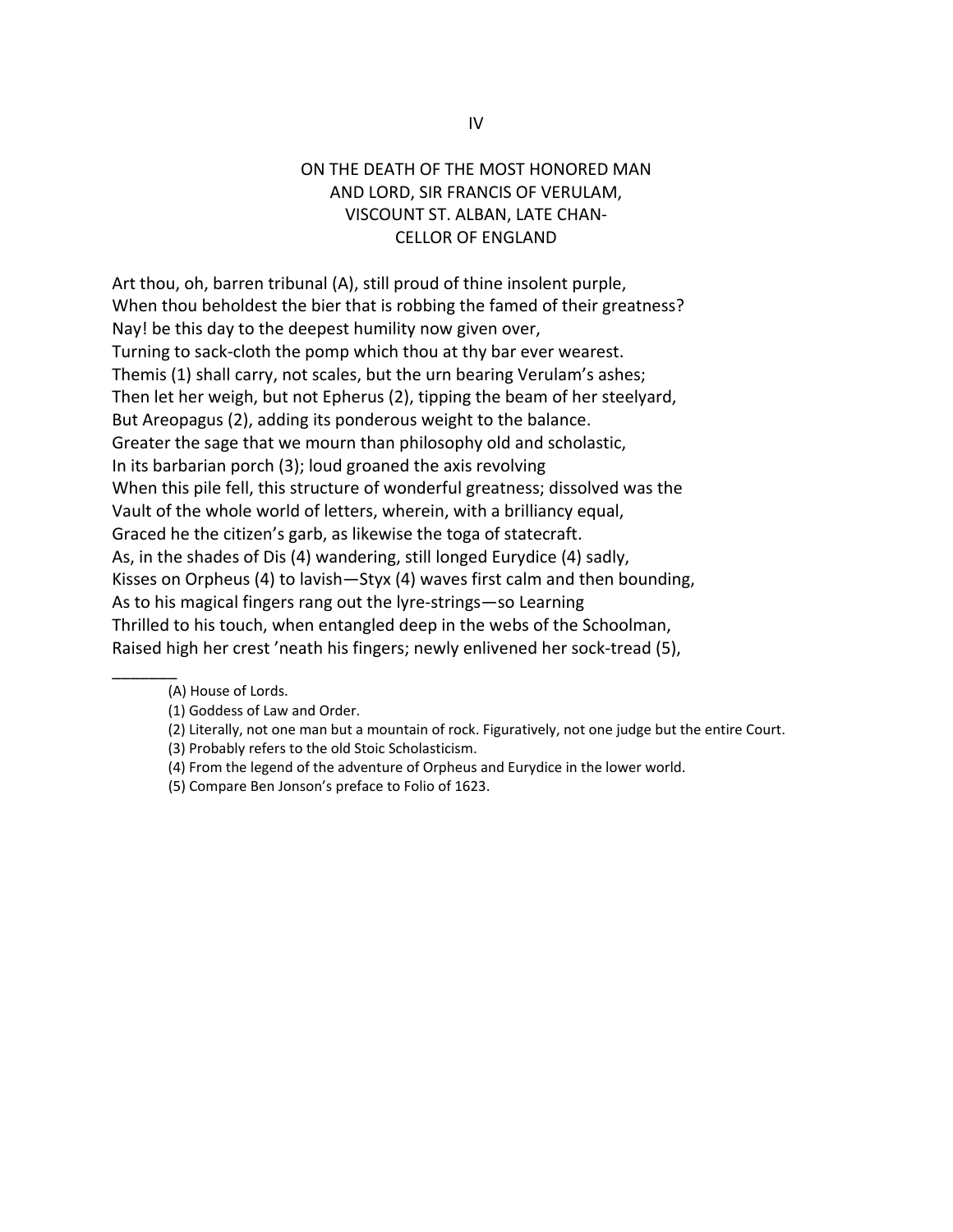Oh, when his stage‐shaking buskin (5) rose up so tragic, like Virbius (6), Sprang into being the Stagerite (7) new‐lived in Novum Organum, Proud leaves Columbus the Pillars (8) Calpe and Abyla behind him, Destined to give to his fellows new worlds and arts as a heritage; Ardor of youth pushes forward, in spite of Fate's threatening and menace. Who is the Ancient or Hannibal (9), fearing his sole eye's eclipsing, Winnowing the Street of Suburra (10) with his victorious standards? Who is the Milo (11) so powerful, courting the rage of the oak tree, When his old shoulders are borne down heavier with age than the ox-weight? (12) Vainly our hero bestowed upon Science eternal duration, Yet, alas! found he in truth 'twas his sepulcher he had constructed. Ecstasy tranquil, the thinking whereby his great mind philosophic, Soaring past stars to Olympus (13), seeks, of all Good, contemplation; There it abideth at rest—, is now to its earth‐home a stranger; Now it comes back;—then again it is coyly and playfully roaming; Once more returns, till at last,—in earnest,—in secret withdrawing,— Parteth the soul from the ailing body, and thus to Death leaves it. Come then ye Muses of Mourning, gather incense from Libanus (14); Be it a crime that the royal pyre with the flames of Prometheus (15),

\_\_\_\_\_\_\_ (6) Hippolytus raised from the dead lived as Virbius.

(7) Aristotle, born in Stagira.

(8) Pillars of Hercules.

(9) Hannibal had lost an eye.

(10) Street and section of Rome occupied by booksellers where great excitement was caused by the approach of Hannibal's army. Does this refer to the excitement among piratical booksellers of London when the forthcoming Great Folio was announced?

(11) Great strong‐man who was eaten by wolves when his hands were caught in the cleft of an oak. Suggests Prospero's threat to Ariel.

(12) Milo carried a heifer on his back.

(13) Mount where dwelt the gods.

(14) Lebanon, noted for its cedars.

(15) Who stole fire from Heaven.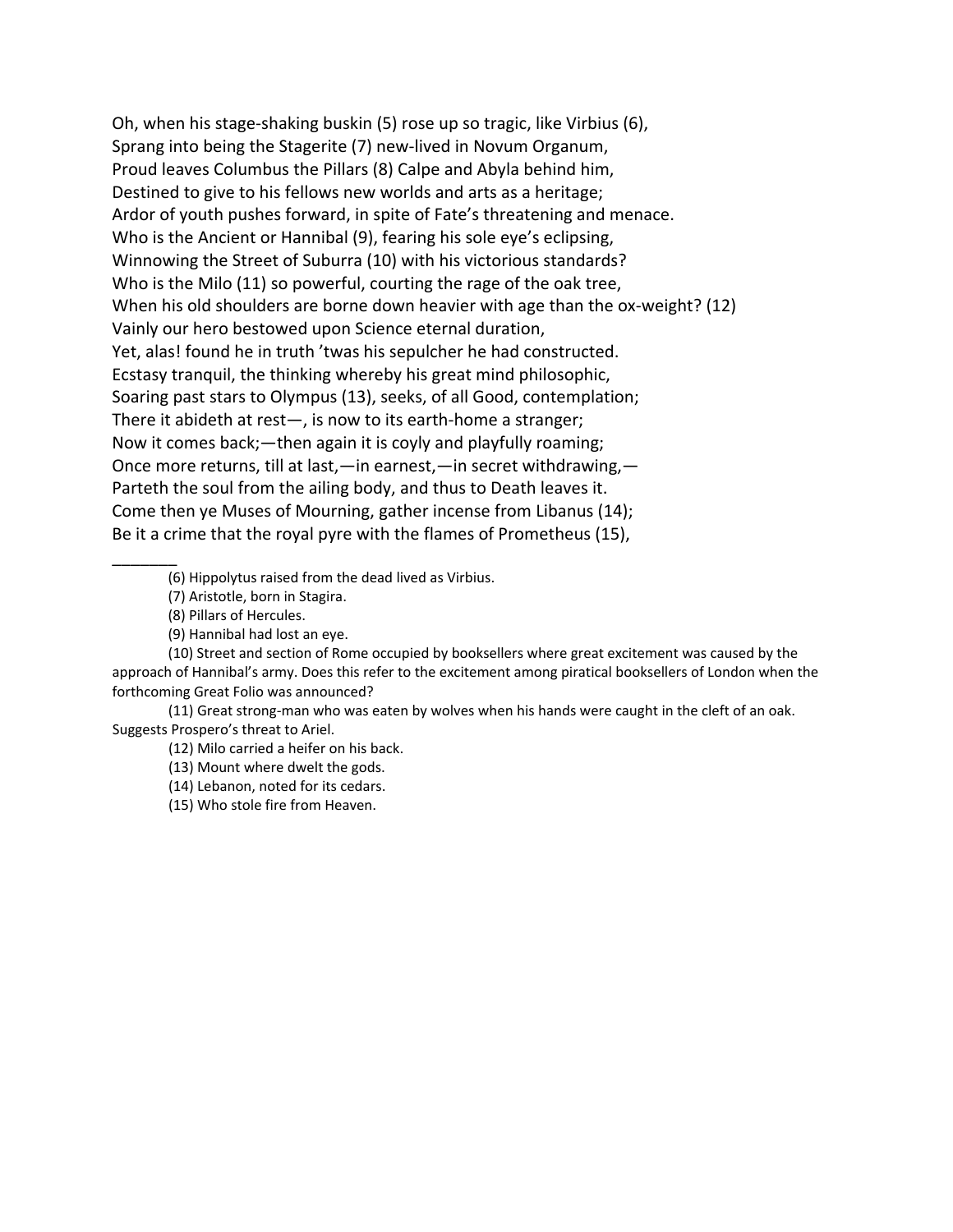Filched from the hearth of the kitchen, should for his funeral be kindled. And, if, by breezes more wanton, his sacred ashes be scattered, Weep till each following teardrop joins in embrace with its fellows (16). Burst be thy prison foundations, seek thou the royal Jacobus (17) Showing that loyalty follows, even the true soul's hereafter. Then, from Law's tripod announcing, shalt thou thine oracles utter To the disciples of Themis (18). Thus ye blest dwellers in Heaven, Be unto Astraea (19) renewed now the joy of her champion ancient; Or else with Bacon return ye Astraea (19) even as aforetime.

R. P.

 $\overline{\phantom{a}}$ 

<sup>(16)</sup> Tears chase each other down the cheeks.

<sup>(17)</sup> James I, who died in 1625.

<sup>(18)</sup> Goddess of Law and Order.

<sup>(19)</sup> Goddess of Justice.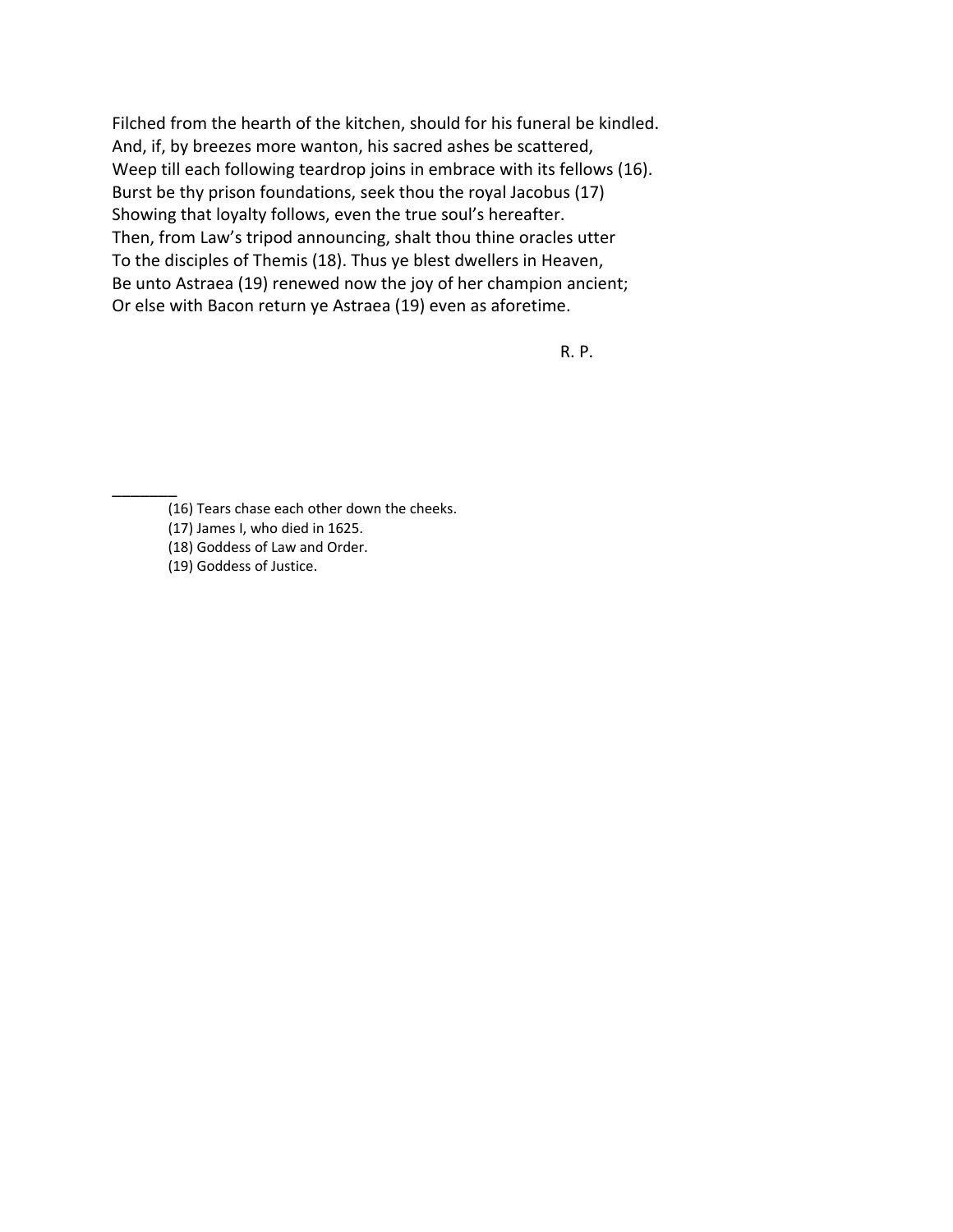### TO THE MEMORY AND MERITS OF THE MOST HONORED FRANCIS, LORD VERULAM, VISCOUNT ST. ALBAN.

Mourn, Oh ye turbulent streams which were born 'neath the hoof-beats of Pegasus (1) Turbid with weeping and mud‐stained, hardly your dark load you're bearing. Wither, green foliage of Daphne (2); fall till the dead boughs are leafless. Wherefore, ye Muses (3), should longer your sad gardens bring forth the laurel? Nay, let the axe‐blade all ruthless hew down the trunk that's now barren. He who alone was deserving of laurel-crown no longer liveth. Verulam now in gods' citadel reigns—shines—the golden crown wearing; And from beyond heaven's firmament seeth the stars adoration; Grudging that wisdom of heaven should solely belong to immortals, He would return it to earth, and restore it for man's elevation. Of all earth's sons was none greater master of gifts intellectual; None who survive him can marry so sweetly dear Themis (4) to Pallas (5)! While he was flourishing poured forth the choir of the Aonids (6) sacred Eloquence all in his praise, leaving none for lamenting or wailing.

I deposit,

WILLIAM BOSWELL.

\_\_\_\_\_\_\_

(5) The Goddess of Wisdom.

(6) The Muses.

<sup>(1)</sup> Pegasus, the winged horse of the Muses, with a stroke of whose hoof caused to well forth on Mount Helicon in Boetia the poetically inspiring fountain Hippocrene.

<sup>(2)</sup> The Laurel.

<sup>(3)</sup> The inspiring goddess of poetry.

<sup>(4)</sup> The goddess of Law.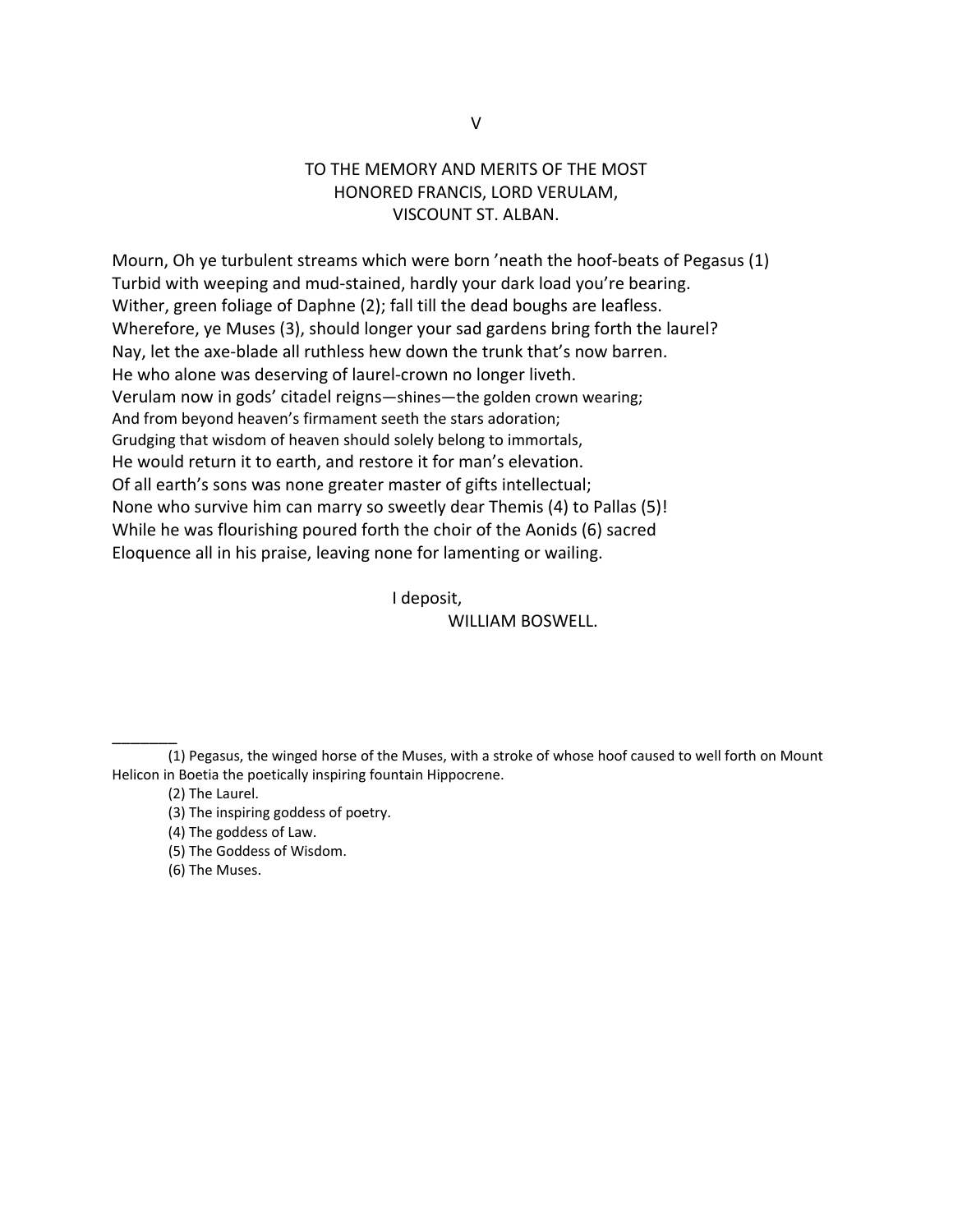### ON THE DEATH OF THE MOST HONORABLE LORD FRANCIS BACON, LATE LORD HIGH CHANCELLOR OF ENGLAND.

Oh, thou most daring example of heights of humanity's soaring; Wondrous deliverer thou of mankind from the yoke of the ancients; While thou restorest the arts—arts in this age all too meager, How shall thy funeral be mourned, as the doleful cortege now approaches? What are the fates now demanding? What tears can mourners now offer? When with thy bold hand thou strippedest the covering robe of Dame Nature, Feared she exposure of nakedness? Bared were her unknown recesses,— No hidden cranny escaping? Or, having wedded the ancients, Spurned she the modern embraces of a new consort and bride groom? Or at last, hostile and envious of thy great work for the world‐good, Snapped she the threads of existence which should have longer extended? E'en as Archimedes (1) lest he should soar past the bounds of the crystal (2), Fell by the thrust of a soldier (3), has thy fate now met thee, Oh! Francis, Lest thou shouldst finish thy labor,—finish the labor forbidden.

 $\overline{\phantom{a}}$ 

<sup>(1)</sup> A mathematician and mechanic, discoverer of the lever.

<sup>(2)</sup> Perhaps referring to the legend of Archimedes' destroying Marcellus' fleet by concentrated sunlight in mirrors at the siege of Syracuse.

<sup>(3)</sup> Archimedes was killed by a common soldier at the fall of Syracuse which his engineering skill had defended for two years.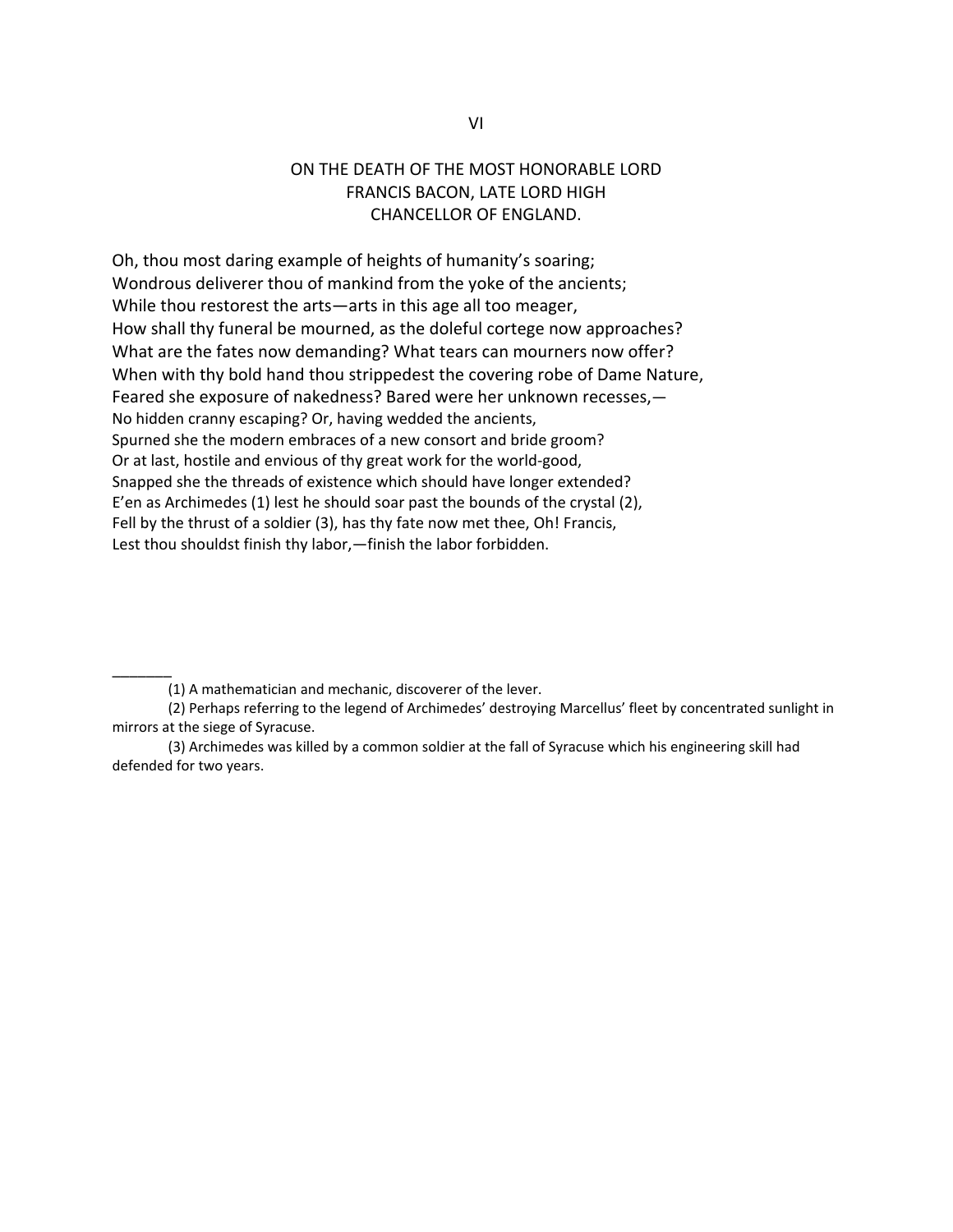### ON THE DEATH OF THE MOST HONORABLE LORD FRANCIS BACON, LATE LORD HIGH CHANCELLOR OF ENGLAND.

Some there be who, when departed, still would live on in the marble, Trusting to long lasting columns, Memory—fame—immortality Some in bronze, some in gold shining, self-deceived, think the fates cheated; Others leave numerous offspring, scorning the great gods like Niobe (1). Thy renown doth not depend upon columns engraven nor epitaphs, Halting the steps of the traveler; and, who would claim thee as parent, Be not the fruit of thy body, but of Jove's brain like Minerva (2); Virtue be now thy first monument, second, thy books long‐enduring, Third thy nobility, Fate holding nought but thy body in triumph; Thy mind and fame still surviving, ne'er shall thy poor clay be ransomed.

 $\overline{\phantom{a}}$ 

 T. VINCENT, Trinity College.

(1) Niobe, proud of her many children, was punished for scorning the mother of Apollo who had but two. (2) Minerva, Goddess of Wisdom, sprang from the brain of Jupiter.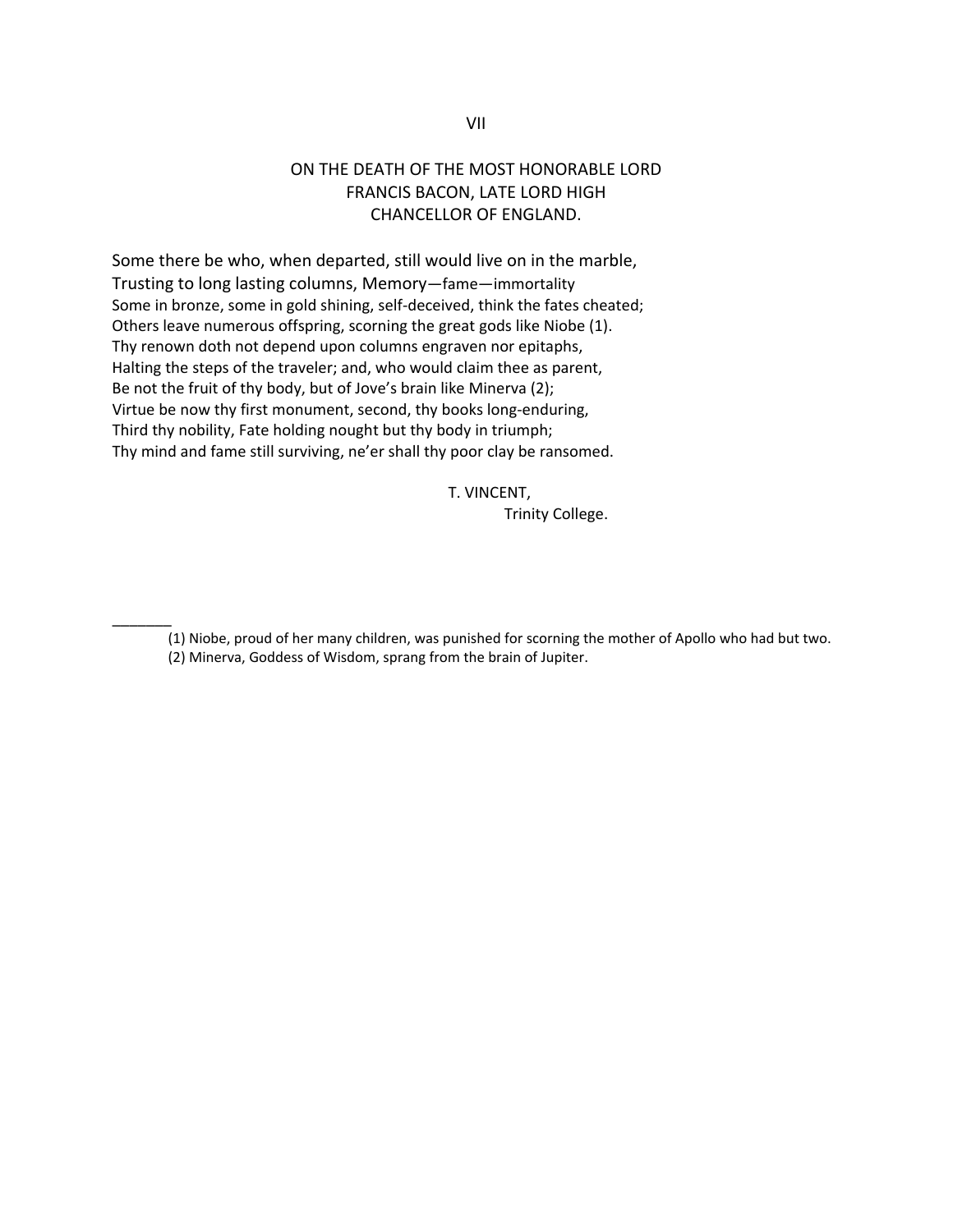### ON THE DEATH OF THE MOST NOBLE LORD FRANCIS BARON VERULAM, VISCOUNT ST. ALBAN.

In the times past, I bethought me, virtues so large, co-existent, On Earth impossible, or else ever firm proof 'gainst Death's arrow. Yet, as the heaven with stars filled, so has thy life been resplendent; All of these graces were thine and thee to the grave all have followed. Genius and eloquence flowing forth in a stream so tremendous, Both equal ornaments they of philosopher, sage and of jurist. Now I can see they existed, that they have passed from among us;— But enough—unless he comes back, never will such traits return here.

> I. VINCENT, Trinity College.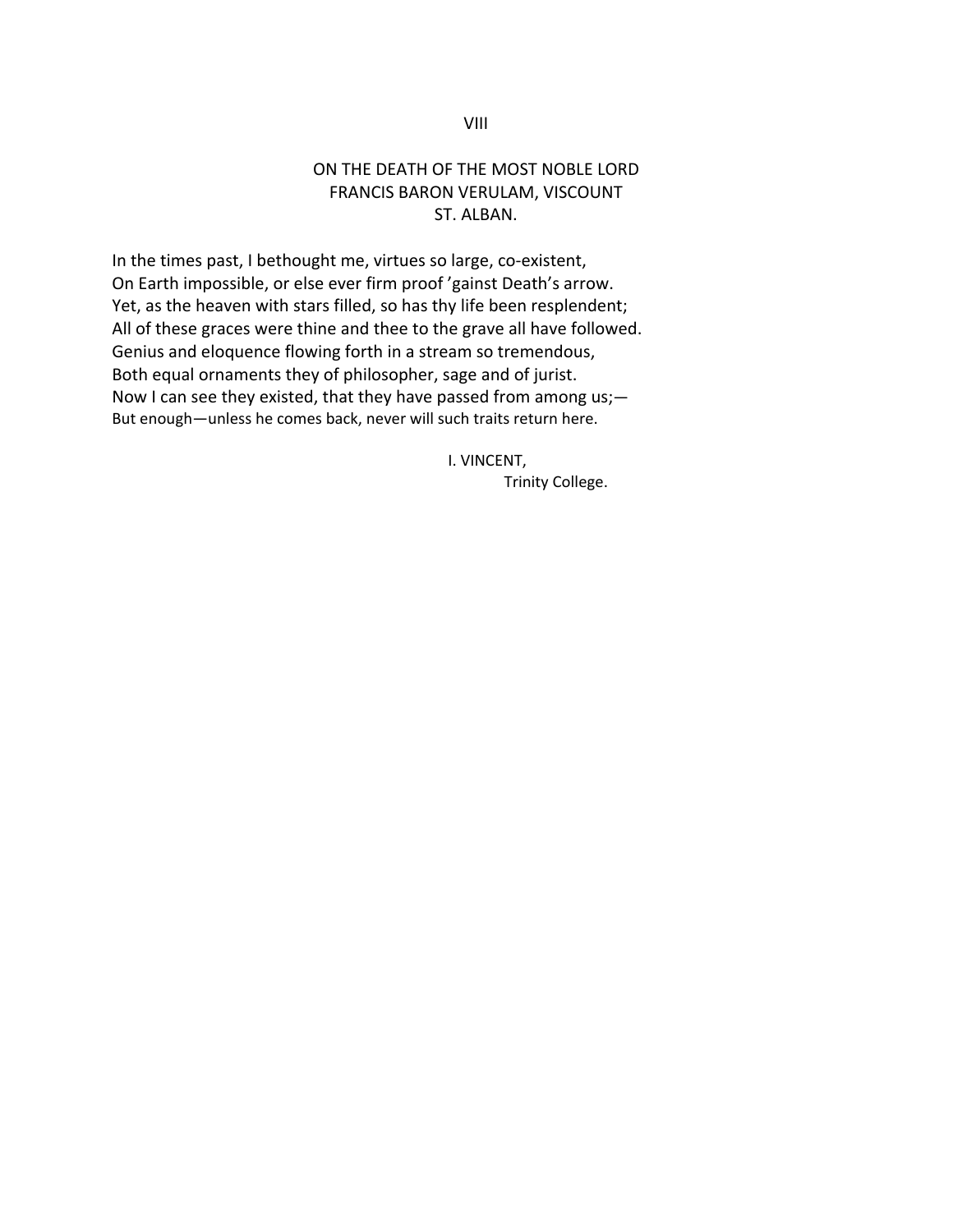### ON THE DEATH OF THAT MOST ILLUSTRIOUS AND RENOWNED HERO, LORD FRANCIS BACON, BARON VERULAM. A THRENODY.

Muses, now pour forth your waters in loud lamentations perennial; Yes, let Apollo (1) shed tears now as plentiful too as the water Castaly's (2) stream overflowing; neither were our dirges meager, To such a great loss befitting, nor our poor tears to such sepulchre. Thou the nerve‐center of genius, Yea, of persuasion the marrow, Eloquence's stream (3) and the jewel most precious of letters concealed (4), Bacon, the noble, art fallen by the three sisters (5) relentless! Oh! how shall my verse, great Bacon, eulogize thee and thy labors, Built for all ages, and born of Minerva (6) and thy matchless genius? Filled with what beauty and learning profound is The Great Instauration (7); Yea! with what light does it scatter the moth‐darkened sages of old‐time, Bringing now wisdom from chaos; Thus will the hand of Almighty Bring to thy tomb resurrection. Therefore thou diest not, Bacon! Ever from Death, Grave and Darkness, The Great Instauration (8) will free thee!

 R. C. Trinity College.

- (2) Castalia, an ancient Fountain on the slope of Mount Parnassus sacred to Apollo and the Muses.
- (3) Literally, Tagus of Eloquence. Tagus being the largest river in Spain.
- (4) Latin "reconditarum." Obvious reference to Bacon's description of himself as a "concealed poet."
- (5) Three Fates. Clotho the spinner. Lachesis the caster of lots. Atropos of the shears, the inevitable.

 $\overline{\phantom{a}}$ 

<sup>(1)</sup> God of Poetry and leader of the Muses.

<sup>(6)</sup> Goddess of Wisdom.

<sup>(7)</sup> Bacon's great Philosophical work, "The Great Renewal or Resurrection."

<sup>(8)</sup> A comparison of his work with the General Resurrection.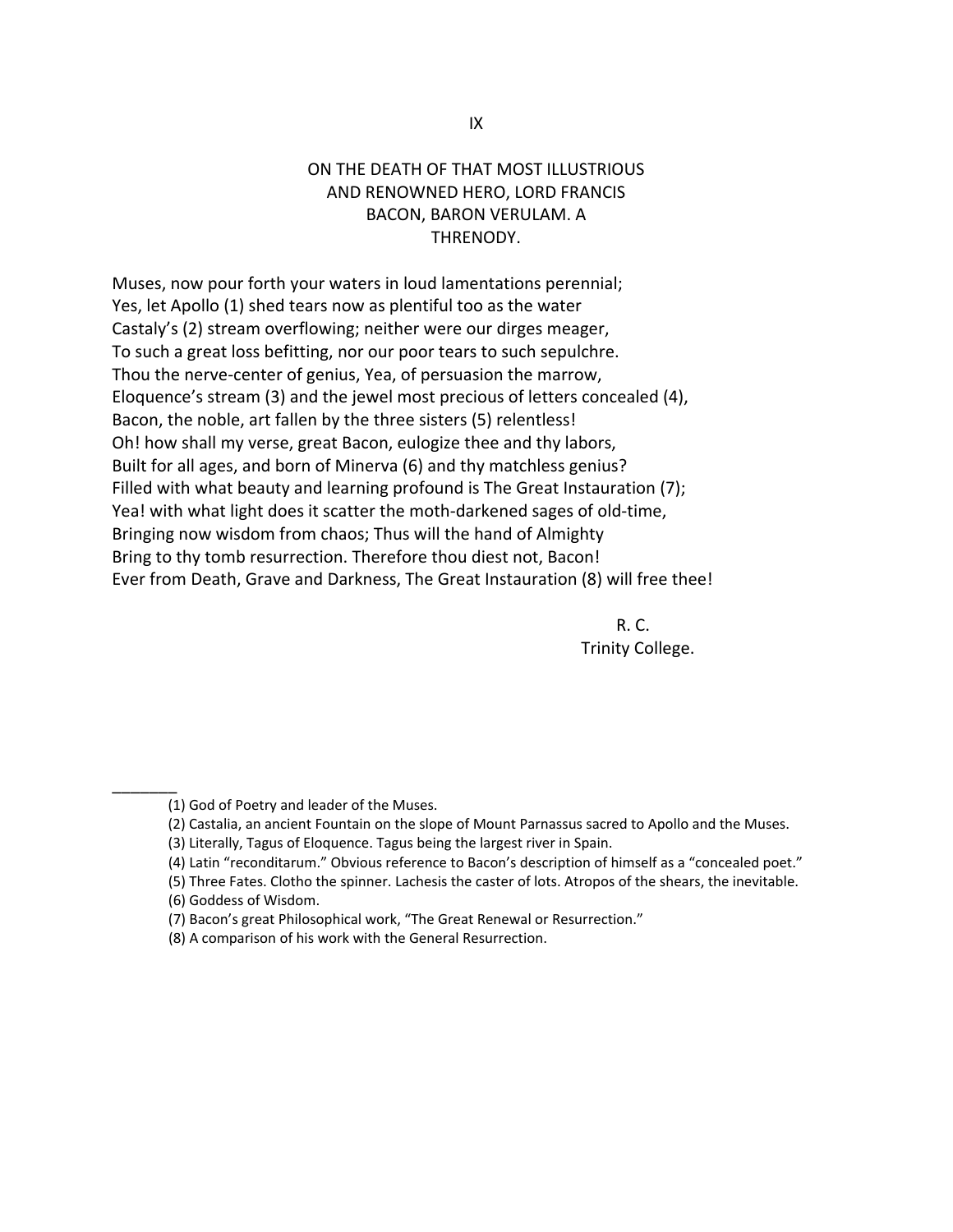### ON THE DEATH OF THE MOST HONORABLE BARON VERULAM, ETC.

Hark ye! again do our listening ears hear The Great Instauration (1)? Bacon, once more, with face radiant, speaks in the great starry chamber (2). Robed all in white he is listening, spotless as judge in all purity; Dipped in Christ's blood is his mantle, given him by Hand Almighty (3). "Earth, keep my body," he crieth; then to the stars makes his pathway. Thus, thus, the noblest of spirits follows great Astres (4) skyward, And with its vision unclouded true Verulam now beholdeth.

(4) Goddess of Justice.

 $\overline{\phantom{a}}$ 

 $\overline{\phantom{a}}$ 

#### XI

#### ON THE MARRIAGE OF THE ROSES (1)

Not in the bronze nor the marble liveth the great Seventh Henry, But in thy page, noble Bacon. Henry, unite thy TWO roses, Bacon a thousand will give thee, one for each word of his story.

T. P. T. P. T. P. T. P. T. P. T. P. T. P. T. P.

<sup>(1)</sup> Bacon's great work, also referring to the Resurrection.

<sup>(2)</sup> The Star Chamber, Civil and Criminal Court at Westminster, scene of much of Bacon's legal activity.

<sup>(3)</sup> This writer evidently knew of Bacon's perfect innocence of all charges brought against him.

<sup>(1)</sup> Henry VII (Richmond) of the House of Lancaster (the Red Rose party), by his marriage with Elizabeth of York (the White Rose), united the two houses and brought to an end the Wars of the Roses, which had embroiled England for 30 years (1455‐1485).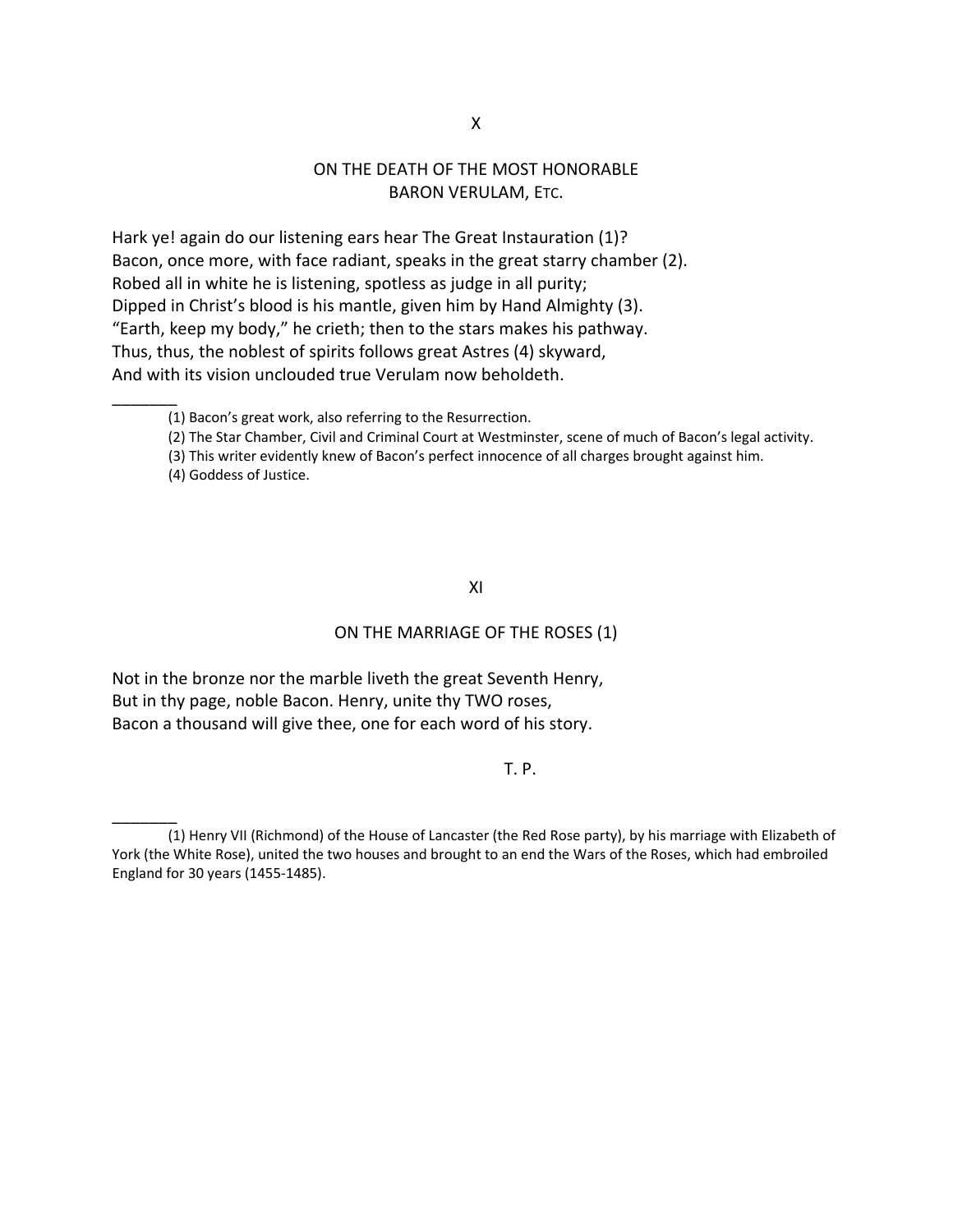### ON THE DEATH OF THAT MOST NOBLE AND LEARNED MAN, LORD FRANCIS BACON, BARON VERULAM, ETC.

Of the Aeonian (1) hand the glory most rare is now fallen, And shall the seed be entrusted by us to the plains of Aeonia (1)? Nay, if the goddesses stern (2) have the right to thus show their great power, Break we the pens and be writings torn,—be they scattered in fragments! Ah! what a tongue is now silent! Dumb is what eloquence stricken! Nectar (3)—Ambrosia of genius, whither are ye now departed? What has befallen us now, pray,—us—children poor of the Muses— Since our Apollo (4) is gone, thus leaving our choir with no master? If there availeth not labor, vigilance, care nor fidelity,— If with a blow swiftly rendered, one of the Three (5) interposes,— Why plan we purposes many for this brief span of a lifetime? Why do we delve in the manuscripts, covered with dust and decaying? Death's grim tribunal may summon us, quite in the midst of our efforts, Striving to save from his clutches all worthy labor of others. Why do I pour forth these vain words? Who shall speak, now thou art silent? Scatter not violets of fragrance useless on thy holy speulchre! Entomb thee not in the pyramid; safe is thy fame in thy volumes; They are sufficient; these monuments, giving thee life everlasting.

WILLIAMS

(1) Aonia, a district in Boetia, Greece. Home of the Muses.

(2) The Fates.

 $\overline{\phantom{a}}$ 

(3) Wine of the gods.

(4) Leader of the Muses' choir.

(5) The Fates.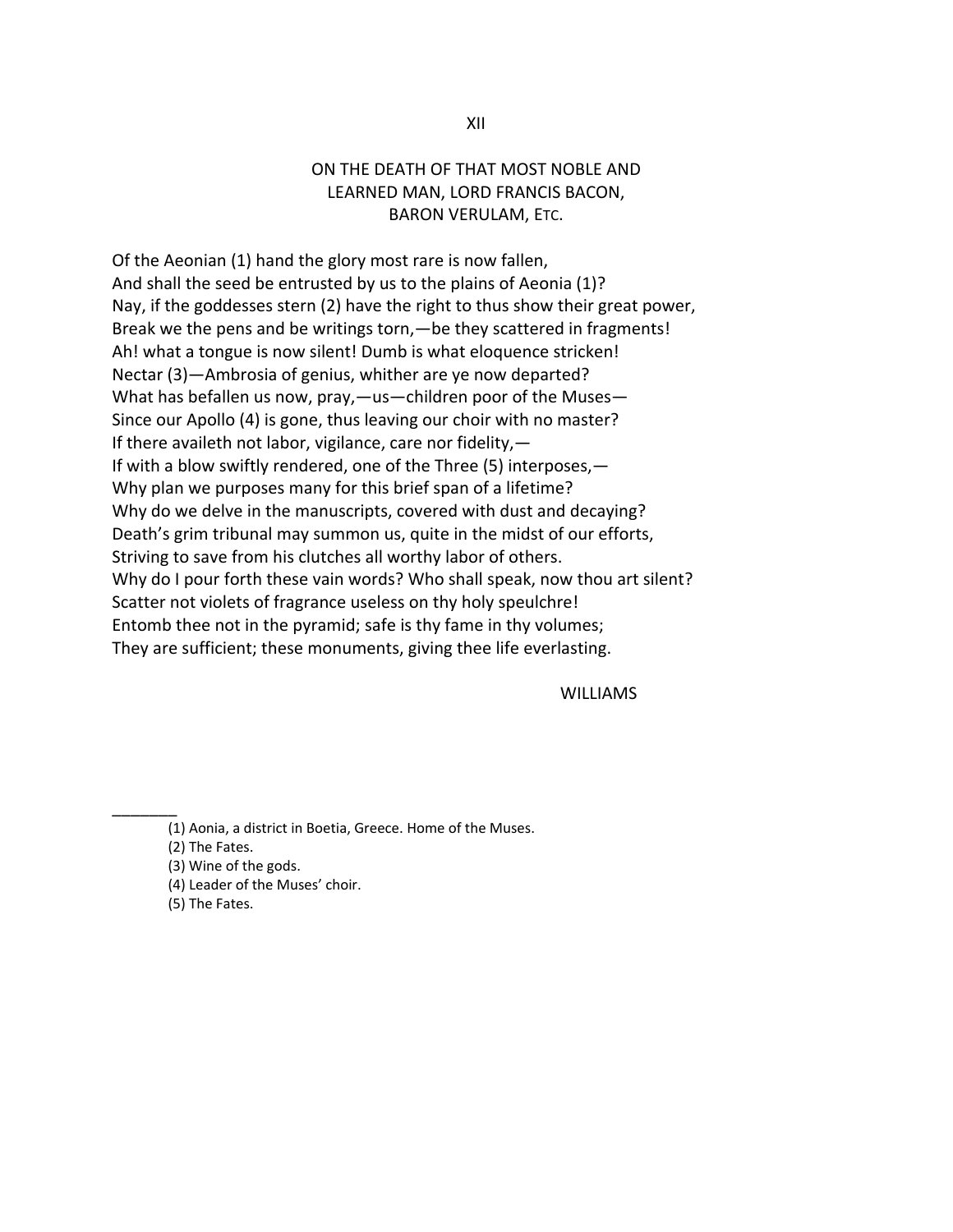### ON THE DEATH OF THE RIGHT HONORABLE LORD FRANCIS, VISCOUNT ST. ALBAN, BARON VERULAM, A MAN INCOM‐ PARABLE.

Cease ye, for eloquent silence is by our grief now preferréd, Since he is dead who alone could charm the great circle of princes, Intricate statutes resolving, boon to the anxious defendant. Marvelous handiwork! Verulam old art restores and founds new ones. Unlike the ancients, his daring challenges Nature's great secrets. But she saith "Thus far! No farther! Leave unto those who come after, "Some wonders still to discover. Be for thine own age sufficient "Work by thy genius accomplished, by thy discoveries ennobled. "Secrets I hold which the future ages shall proudly uncover;— "Secrets I hold too which never aught but my own soul must cherish; "Thine be the praise to have outlined this fair and beauteous body, "Unto which no man can ever add or restore missing members. "Thus like the artist Apelles (1) leav'st thou the painting unfinished— "No other hand can complete it—add the lost parts of the Venus. "Cease ye, for eloquent silence is by our grief now preferred." Thus Nature spake; with blind fury, cut short his life and his labors. Thou who shalt dare then to finish the warp he has left in the weaving, Thou shalt alone understand him, him whom these monuments honor.

 H. T. Fellow at Trinity College.

 $\overline{\phantom{a}}$ 

<sup>(1)</sup> A Greek painter dating from days of Philip and Alexander. His greatest picture, Aphrodite Anadyomene, supposed to have been left by him a half-length figure and completed by a later artist.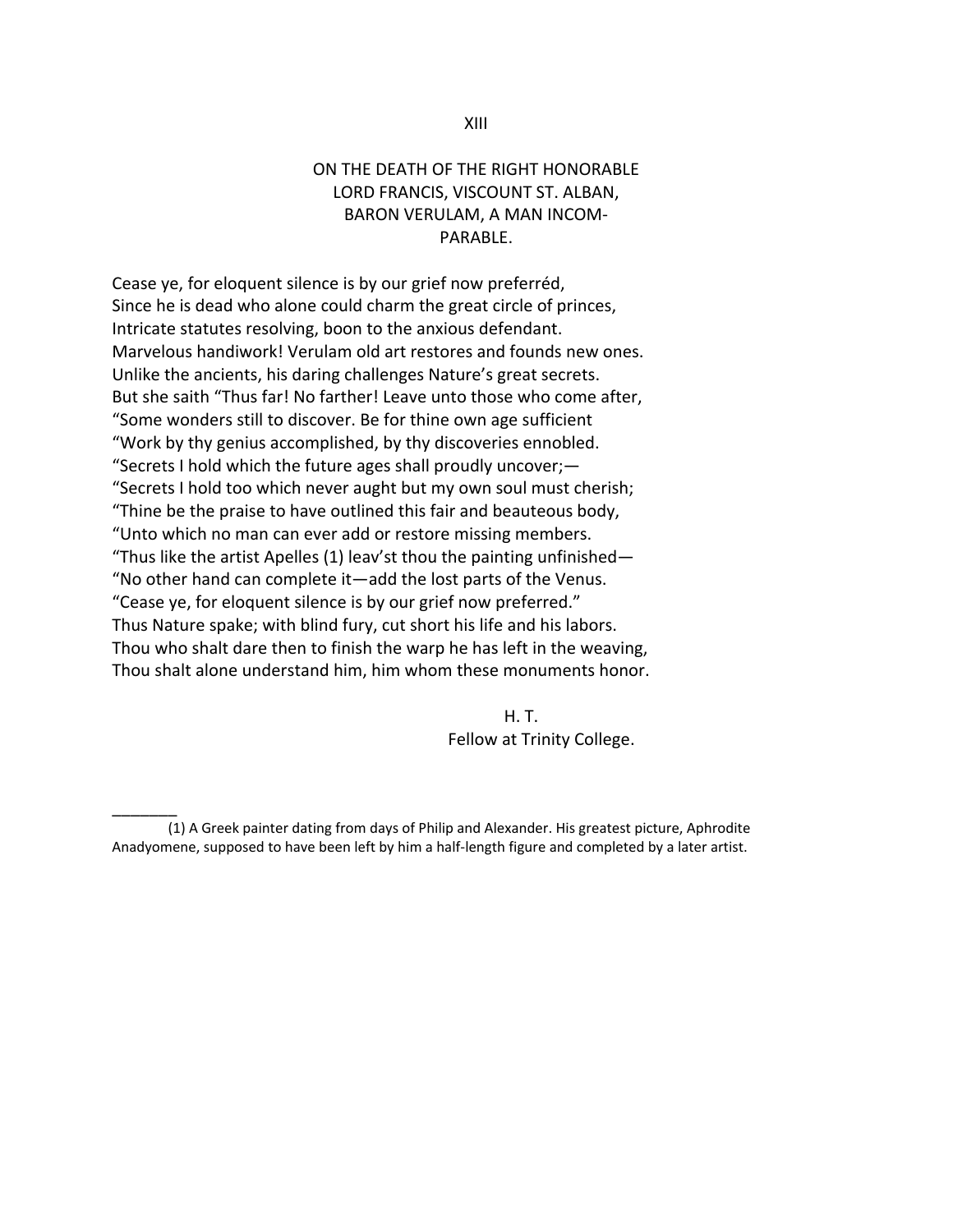### XIV

### ON THE DEATH OF THE NOBLEST OF MEN, FRANCIS LORD VERULAM, VISCOUNT ST. ALBAN.

When o'er thee Death at last triumphed, cried he in wild exultation: "Nothing in all the world greater could I have slain with my arrows." All single‐handed Achilles (1) mangled the great hearted Hector (2) Caesar with one blow was murdered, yet at thee Death struck a thousand;— Aimed thousand shafts at thy vitals, otherwise, could he have slain thee?

> THOMAS RHODES, Of King's Colledge, Cambridge

<sup>(1)</sup> Homer's Hero. Legendary Greek Warrior. (2) Trojan Hero. Slain by Achilles.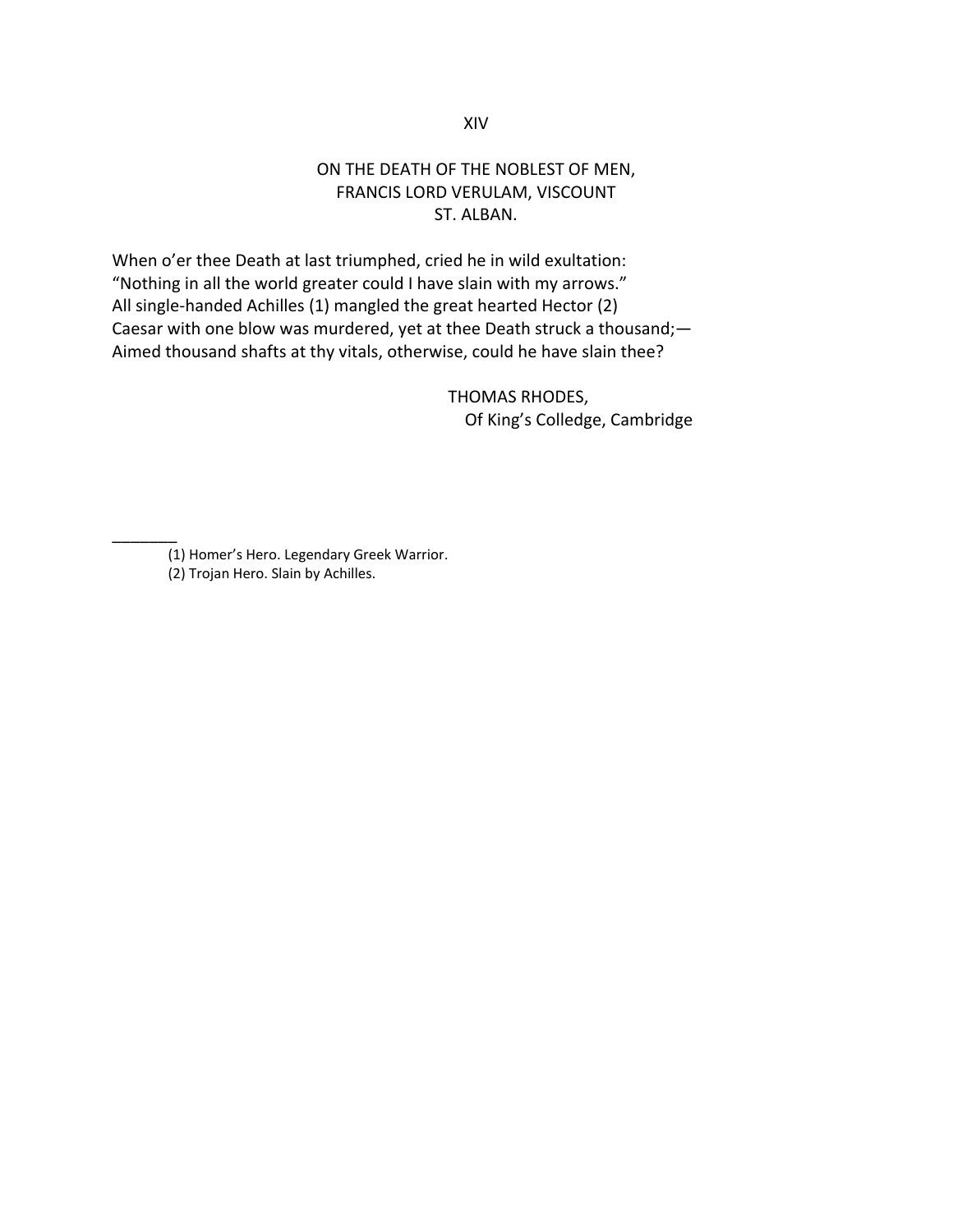### IN MEMORY OF THAT MOST ILLUSTRIOUS OF MEN, FRANCIS BACON, BARON VERULAM, VISCOUNT ST. ALBAN

Famed of old was Roger Bacon (1), who, Nature's forces revealing, Followed the quest—eager—breathless. Honored was he by all England. Optical Science uniting unto the Chemical wisdom; Physical lore—Mathematics, joined unto Knowledge perspective; Glorious works of his genius earned him a name most distinguished. Also renowned was John Bacon (2). England is proud as his birthplace, Who from the Scriptures most Sacred unlocked the oracles secret. Then, when the same race had yielded many great pledges to England, Famed through the world, it bore Francis, than whom none greater in genius! What man of greater achievements? Who of an eloquence richer? Such versatility wondrous, lo! is shown forth in his writings. Which with a judgment most piercing censure the works of the Ancients (3); And in his volume so modest, even The Great Instauration, (4) Shows he his aims most stupendous;—Life and Death's Image, (5) Winds' History. (6) Who with a spirit more lofty unraveled Art and all Nature? Why give them separate mention? His works abound in profusion.

<sup>(1)</sup> Celebrated English Philosopher, 1214‐1294. The late Prof. Newbold, of University of Pennsylvania, spent much time studying and interpreting the cryptograms in his work.

<sup>(2)</sup> Celebrated English Divine.

<sup>(3)</sup> Bacon's great work "The Wisdom of the Ancients."

<sup>(4)</sup> Bacon's Philosophical work, literally The Great Restoration.

<sup>(5)</sup> History of Life and Death.

<sup>(6)</sup> History of the Winds.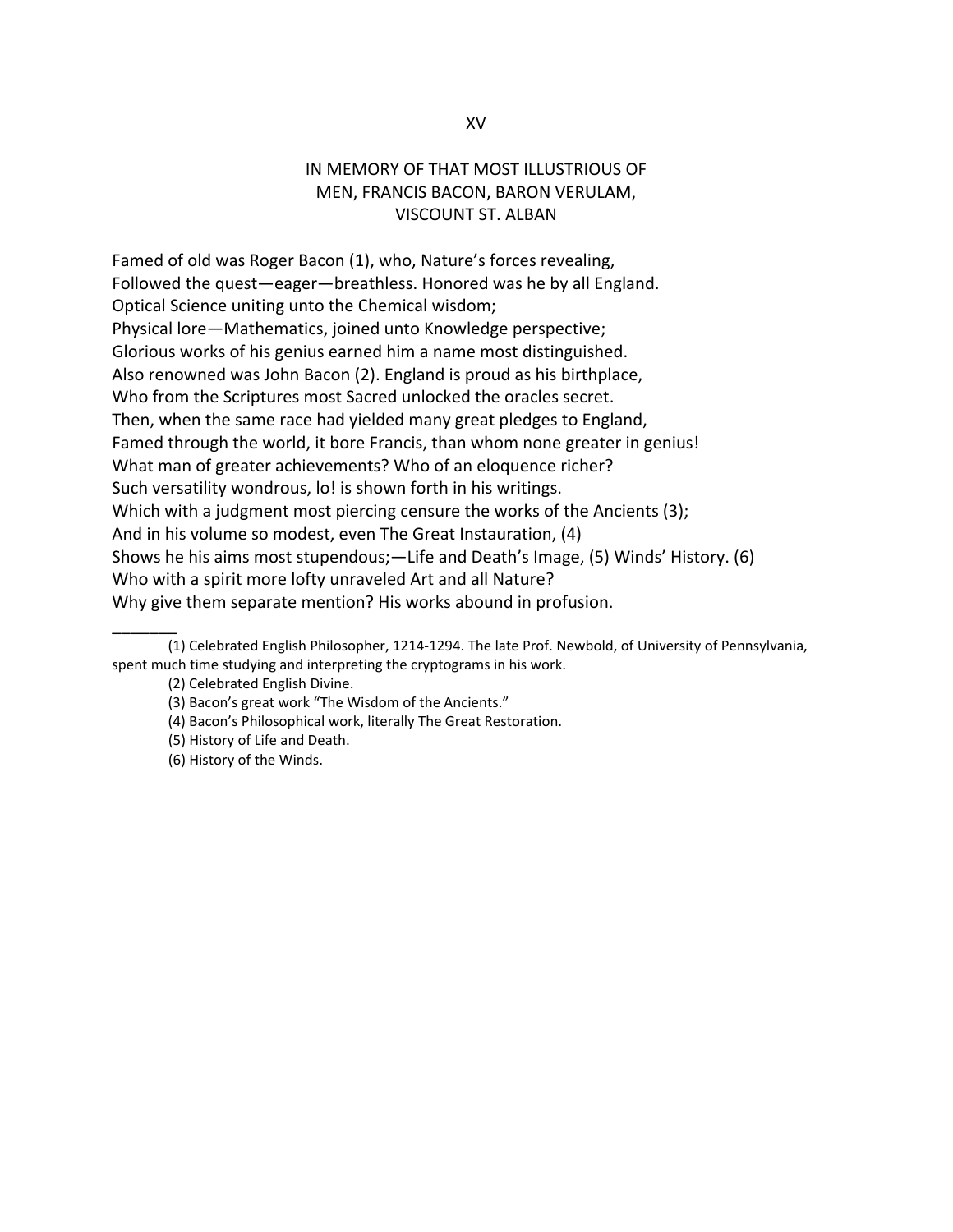Part of them truly lie buried (7), but that some part shall be brought forth Doth still ensure unto Francis, Rawley (8), his faithful Achates (9).

> ROBERT ASHLEY, Of the Middle Temple.

(7) Doubtless refers to his many pseudonymous works, buried under others' names.

(8) Bacon's chaplain who published his life and work under the title of Resuscitatio. He told much, half revealed much, but left much for the research of future ages.

(9) "Fidus Achates," the faithful companion of Aeneas, Prince of Troy.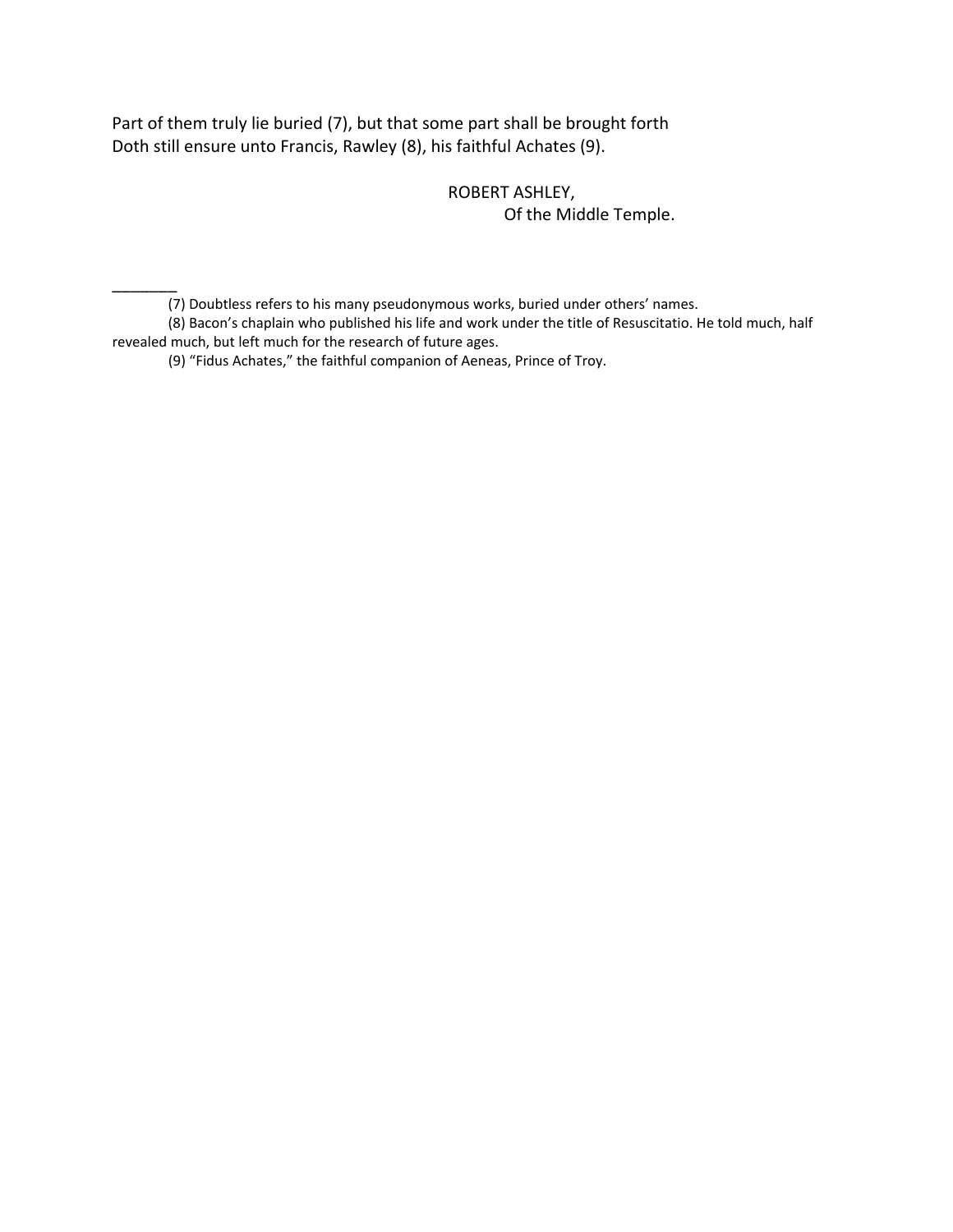#### XVI

### ON THE HISTORY OF LIFE AND DEATH (1) BY THE LATE SIR FRANCIS BACON.

Writer of Life and Death history, long life deservedst thou, Bacon! Yes! worthy life everlasting; why, pray, departed one, wilt thou Dwell with the shades and them cherish, slaying us who'll not survive thee. Life and Death history, Oh Bacon, of all of us hast thou written; But, who shall write thy great story, who, pray, of thy life or thy death? Give place, Oh Greece! Yield thee Maro (2), first tho thou be in Rome's story (3). Eloquence thine in supremacy; powerful of pen, great in all things, Famous in council, on platform; Aye, even Mars thou excellest, If Mars (4) to art proves submissive. Superman, thou in all titles,— Wealth thou despises, regarding gold as the breeze of the night‐air; This world exchanging for heaven; earth for the stars and their brightness.

(1) Bacon's great work.

(3) Meaning that the greatest historians of neither Greece nor Rome are competent to write Bacon's history. Suggests Jonson's Preface to First Folio, and his article on Bacon in the Discoveries. In the former, he says: "Leave thee alone for the comparison

Of all that insolent Greece or haughtie Rome

Sent forth."

\_\_\_\_\_\_\_

In the latter:

"He who hath filled up all numbers, and performed that in our tongue which may be compared or preferred either to insolent Greece or haughtie Rome."

In the same paragraph, Jonson gives a list of the men noted for letters in his day but makes no mention of Shakespeare the Actor whom he mentions only in his connection with the theatre and plainly intimates his illiteracy.

(4) God of War. As Bacon was a man of Peace, this reference suggests that Mars was pictured as the Shaker of the Spear, Quirinus.

<sup>(2)</sup> Vergil's full name was Publius Vergilius Maro.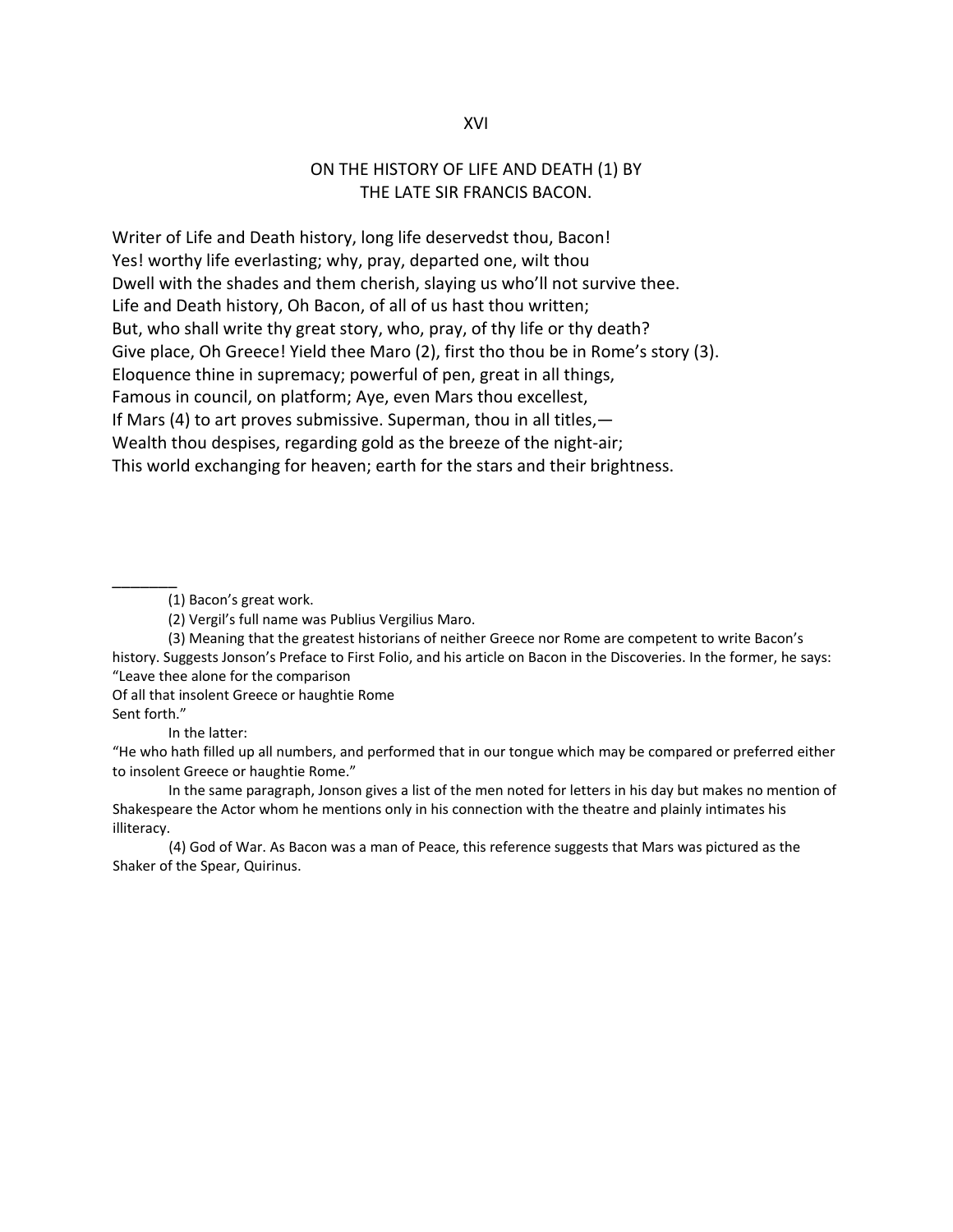#### XVII

#### TO THE SAME MOST ELOQUENT MAN.

Let the best counsels, of Prudence, warned of a destiny higher Add but the Master of Fable from Ithaca, (1) then hold you all men.

#### E. F.,

#### King's College.

(1) This couplet is admittedly and doubtless intentionally obscure. It reads as though intended as a warning to the other eulogists not to divulge too much of the high destiny for which Bacon was intended and to remember how as a poet "in a despised weed" he had wrought the good of all men.

#### XVIII

### ON THE DEATH OF THE MOST LEARNED AND NOBLEST OF MEN, FRANCIS LORD VERU‐ LAM, VISCOUNT OF ST. ALBAN.

Fallen alas! ere his time is the noble Day-star of the Muses (1). Perished alas! is the sorrow and care of the great God of Claros (2). Bacon, the darling of Nature, and of the world too; but strangest, Of Death itself, special sorrow. Death would have spared him but Destiny Cruelly claimed him. Melpomene, (3) chiding, spake thus unto Atropos (4) "Never before wast thou heartless! Take the world, give back my Phoebus (5)!" Ah me! alas! neither Heaven, Death, nor the Muse, Oh! my Bacon, Nay, nor my prayers, were availing to bar thy fate melancholy!

\_\_\_\_\_\_\_

<sup>(1)</sup> Goddesses of Poetry.

<sup>(2)</sup> An Ionian town noted for the temple and oracle of Apollo or Phoebus, leader of the Muses.

<sup>(3)</sup> Muse of Tragedy.

<sup>(4)</sup> One of the three Fates—the severer of the thread of human life.

<sup>(5)</sup> Apollo.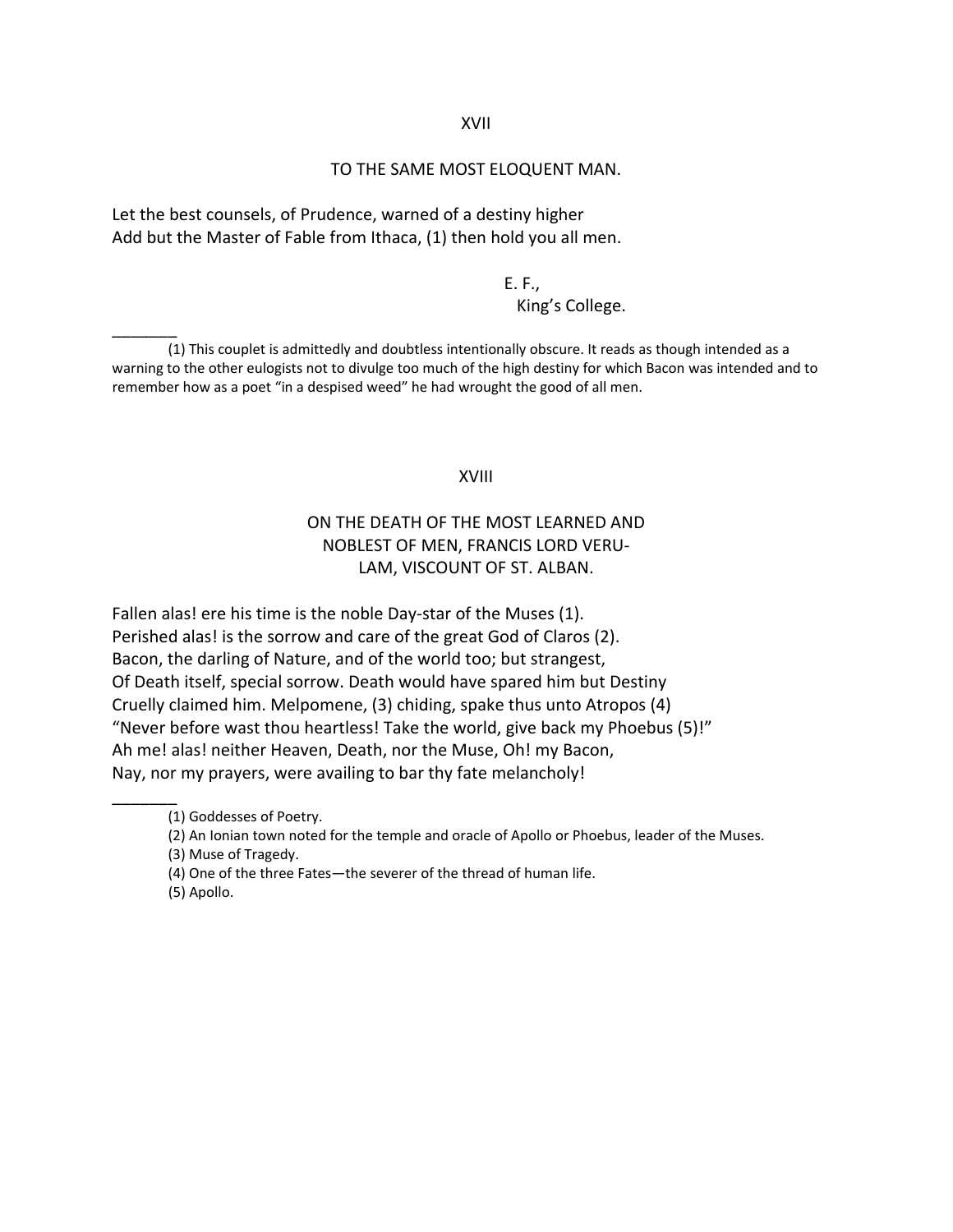#### ON THE DEATH OF THE SAME.

If thou wilt reckon Oh! Bacon what to mankind thou hast given; If to the world and the Muses (1), creditor thou art remaining; Love and Jove's (2) treasury, prayers, poetry, incense, the universe, Heaven, the Muses (1) and sorrow never can balance the reckoning; What can the arts then avail us?—envied no more are the ancients. Therefore relent thee, Oh! Bacon; still to the world remain creditor; Nature, alas! in her storehouse, hath not the wealth to repay thee.

 $\overline{\phantom{a}}$ (1) Goddesses of Poetry and Art. (2) King of the gods.

#### XX

#### ON THE DEATH OF THE SAME, ETC.

If but the worthy lament thee, then—then believe me, O Bacon, There will be none who are mourners. Clio (1) and sisters of Clio (2), Weep ye now truly, ye Muses; fallen is the Tenth (4), your choir's glory. Never before has Apollo (3) bowed his head truly in sorrow; When shall there e'er be another who with such full heart shall love him. Never again be your number full and complete as aforetime,— Now must Apollo (3) content him with the Nine Muses—nine only (4)!

 $\overline{\phantom{a}}$ 

<sup>(1)</sup> Muse of History.

<sup>(2)</sup> Sister Muses.

<sup>(3)</sup> Leader of the Muses.

<sup>(4)</sup> A wonderful tribute to Bacon as a poet—the tenth Muse!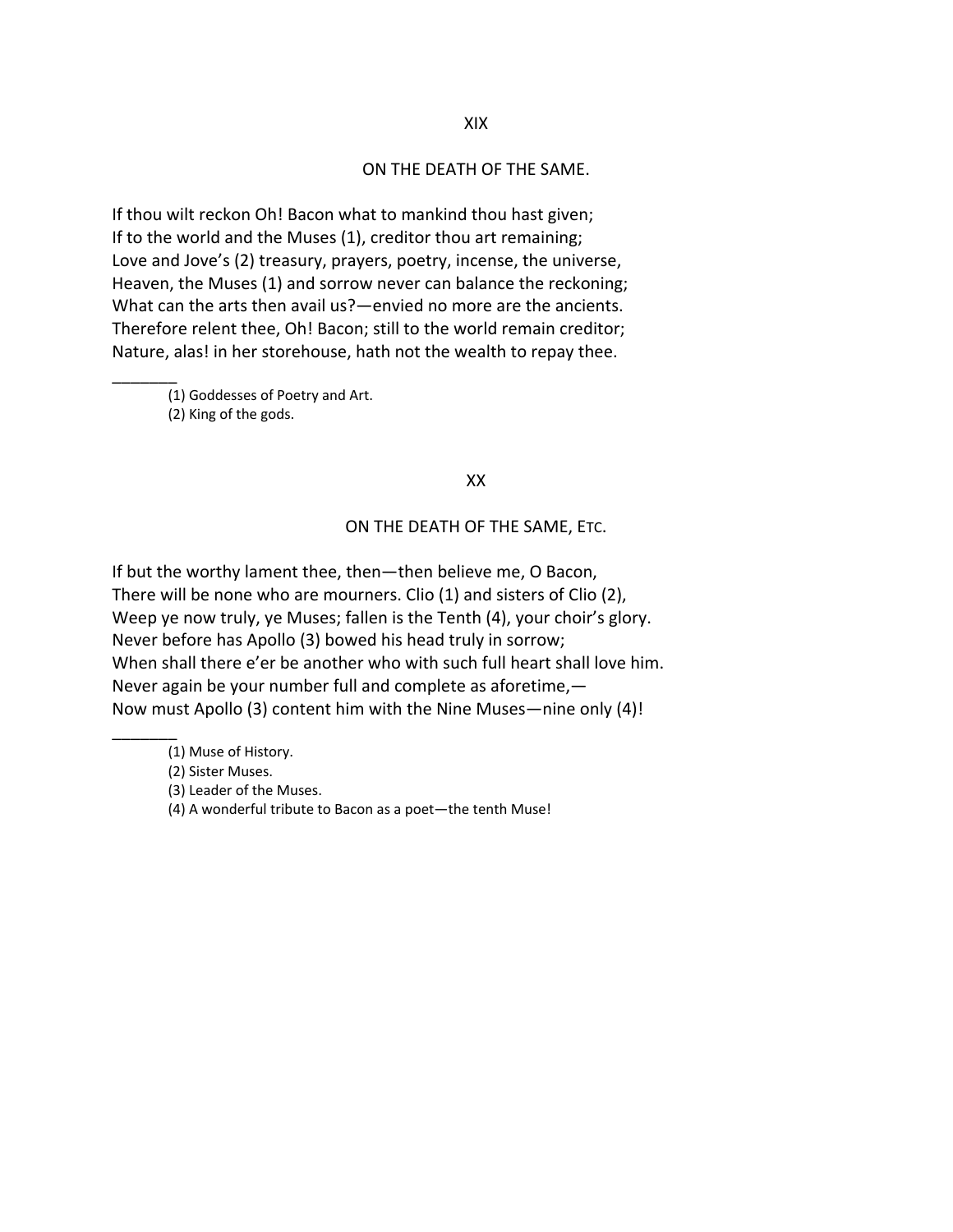### A POEM OF CONDOLENCE TO BOTH UNIVERSITIES

If but my prayers Oh! ye Sisters, joined unto yours had prevailéd, (Ah! premature our complaining), never in vain were loves' strivings; Even as love oft concealeth strife-seeds of rival affections (2); Then by our tears we had gained thee, Bacon, the Learned—Apollo (3)— Ever thy fatherland's darling. What more could nature or virtue? Thereby the fruit hast thou given,—Meed of thy great name undying When all our wisest ones read thee, vowed they that unto thee solely, Fitted the power to speak ever. Goddesses (4) stern have refused him Both unto you and to usward. Ah! why so seldom concede they Aught to the longing of mortals. Worthy was he of the heavens, Yet are our prayers not importunate, craving that here he might tarry. Oh! happy fate, since to mourn thee is but a joyful eulogium; Stay your just wailings, ye sisters; know that we cannot all enter In the sad pyre of his funeral. He was both yours and ours ever. Strife there arose then betwixt us, (2) doubting which love was the greater. Your grief and ours are now common. Such a tremendous catastrophe Could not descend from the heavens down upon one single earth‐spot.

> WILLIAM LOE, Trinity College (5).

(1) Oxford and Cambridge.

 $\overline{\phantom{a}}$ 

(2) Refers to the rivalry between the two Universities.

(3) Master of the Muses.

(4) The Fates who cut off his thread untimely.

(5) Cambridge. College of Henry VIII where Bacon attended and studied under Whitgift at the instance of Queen Elizabeth.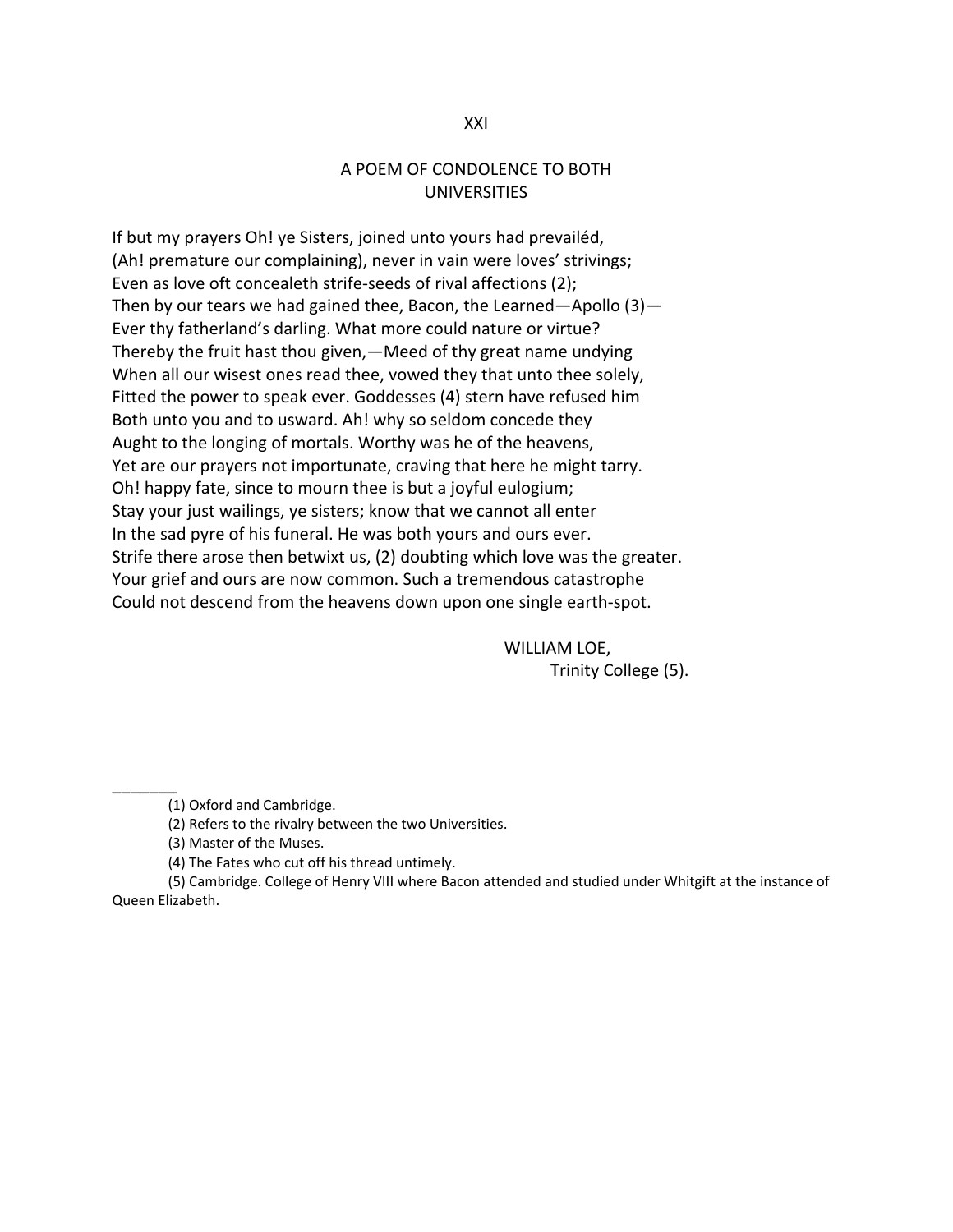XXII

### ON THE DEATH OF THE MOST ILLUSTRIOUS LORD VERULAM, VISCOUNT ST. ALBAN

Even while Verulam's sage filled the ages with copious volumes, Death gazed detesting upon them, hating such marvelous labors. Hated he all genius' monuments,—writings the funeral pyre scorning (1). Therefore, while still the pen wielding, even with frail hands full weary, While the scroll yet was unfinished, came the black Theta (2) to end it. Yet shall thy writing, Oh, Bacon, live on, enduring thro' ages. Reaching thy latest descendants, all despite Death's intervention.

### JAMES DUPORT, T. C.

(1) Death hated the writings which defied him.

 $\overline{\phantom{a}}$ 

 $\overline{\phantom{a}}$ 

(2) The initial letter of the Greek word for Death.

#### XXIII

### TO THE PASSERBY VIEWING THE MONUMENT TO THE RIGHT HONORABLE LORD FRANCIS

Thinkest thou, Oh! foolish traveler that this cold marble is hiding Phoebus' (1) own chorister;—leader of the great band of the Muses? Thou art deceived then! Avaunt thee! Verulam shines in Olympus (2) And lo! the boar (3), great Jacobo (4) glitters in thy constellation.

<sup>(1)</sup> Apollo, leader of the Muses, Goddesses of Poetry.

<sup>(2)</sup> A mountain on the borders of Macedonia and Thessalay, regarded as the special home of the gods, hence used as synonym for Heaven.

<sup>(3)</sup> Bacon's crest.

<sup>(4)</sup> James I, Died, 1625.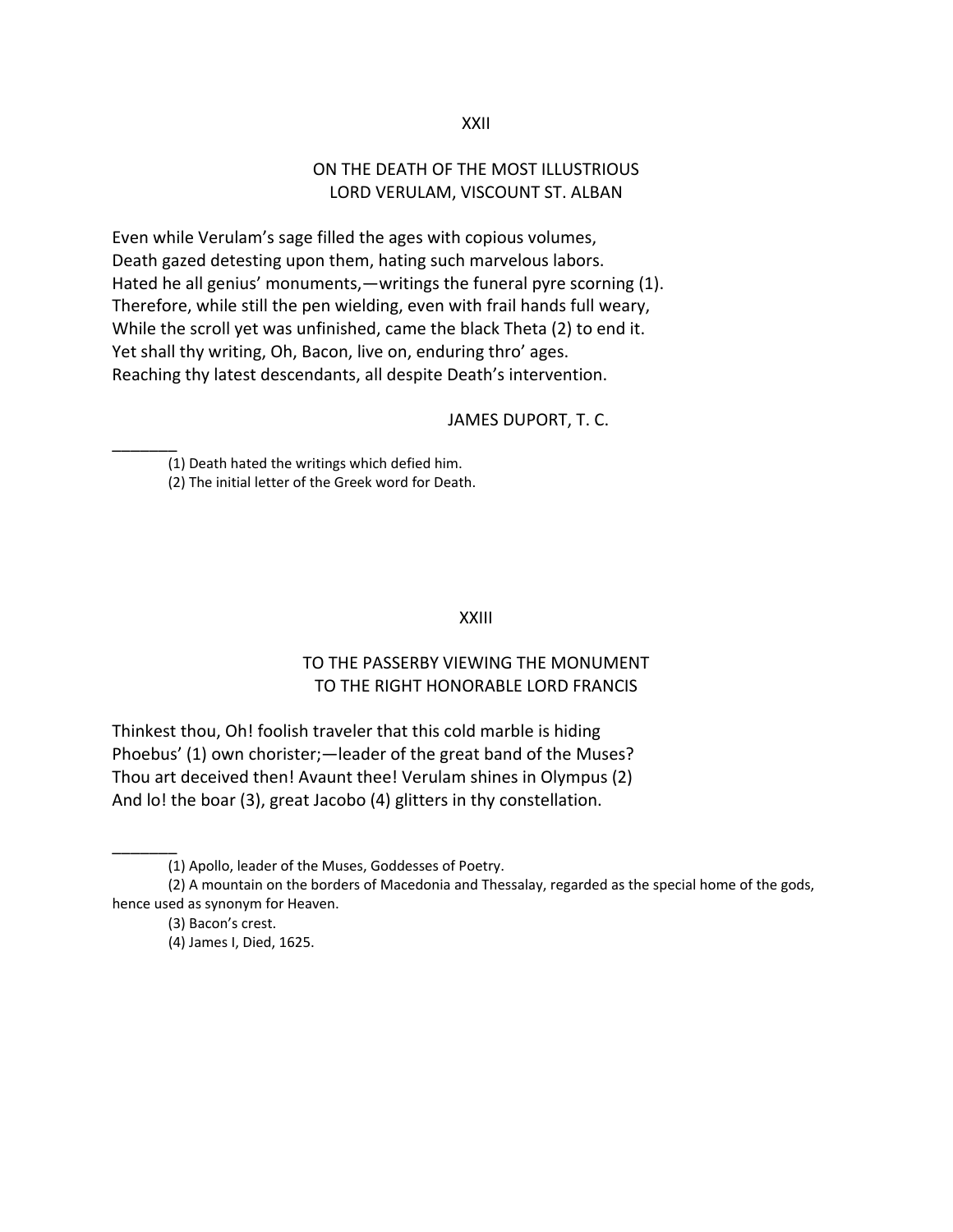#### XXIV

### ON THE DEATH OF HIM—THE MOST ILLUSTRIOUS AND DISTINGUISHED IN LETTERS, IN WIS‐ DOM AND INNATE NOBILITY,—LORD FRANCIS BACON, VISCOUNT ST. ALBAN. (1).

Not I, nor Naso (2) himself, were he in land of the living Could with his verse, Oh! great Bacon, pay to thine obsequies tribute. Poetry comes as the product of mind all serene and untroubled; But our sad hearts are beclouded, since thou by Fate art o'ertaken. Filled is the world with thy writings, e'en as thy fame fills the ages. Enter thou then into rest, since sweet thou hast found it to do so. What thou hast written, Oh! Bacon, in exaltation of learning, That has exalted thine own head throughout the world without measure. Short is my song—nay, 'tis nothing, but were it given to poesy, Power to restore thy life, Bacon, How much would I then contribute?

 C. D., King's College.

 $\overline{\phantom{a}}$ 

<sup>(1)</sup> Such tributes as this and many others constitute a grand refutation of the slurs, cast by the ignorant upon Bacon's character.

<sup>(2)</sup> Publius Ovidius Naso (Ovid), Roman writer of elegies and poems.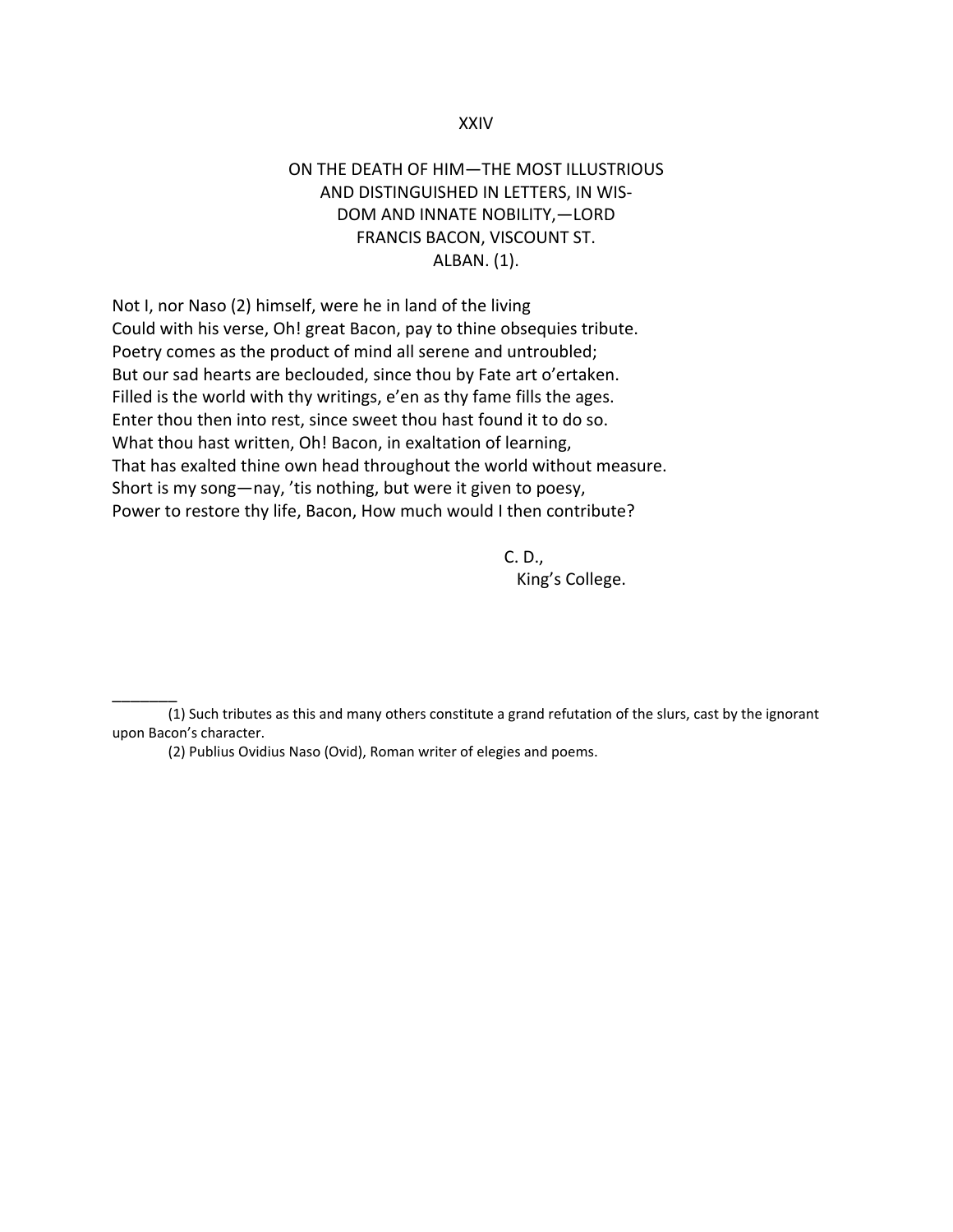#### XXV

### ON THE DEATH OF THE RIGHT LORD, LORD FRANCIS BACON, BARON VERULAM, VIS‐ COUNT ST. ALBAN.

He who was law's moderator, Freed from law, is now arraignéd At Death's bar, thus clashing our realm With Rhadamanthus (2). He who taught wisdom's great master (3) Use of the New Organ (4), falleth And by Death's own ancient method (5) Loosens his own limbs (6) Truly Fate from vicious premise (7) Draws conclusion to his ending And would show if sense or reason Dwell in unjust fates. Who showed Nature's hidden secrets, (8) To the future age revealing, Has to Nature, kindly stepdame, (9), Paid his bounden dues. Now he dies full of art's riches, Showing, in his death, art's great length; Showing, too, how life is fleeting, And, how lasting fame. He who was the brilliant day‐star,— He who trod great paths of glory, $-$ Passes and now shines in splendor, Fixed in his own sphere.

 $\overline{\phantom{a}}$ 

(8) Refers to Bacon's Natural History.

<sup>(1)</sup> Note the beautiful meter of the original of this poem, now, perhaps, for the first time reproduced in English.

<sup>(2)</sup> One of the judges of the other world. The picture is that of one great judge being tried by another!

<sup>(3)</sup> Aristotle, the most famous and influential of Greek philosophers.

<sup>(4)</sup> Bacon's new method as contrasted with that of Aristotle.

<sup>(5)</sup> Even his new method would not save him from Death's old one.

<sup>(6)</sup> Disintegrated his body.

<sup>(7)</sup> Reference to the old syllogistic style of reasoning—premises and conclusion. This stanza appears almost like a pun.

<sup>(9)</sup> A wonderful expression.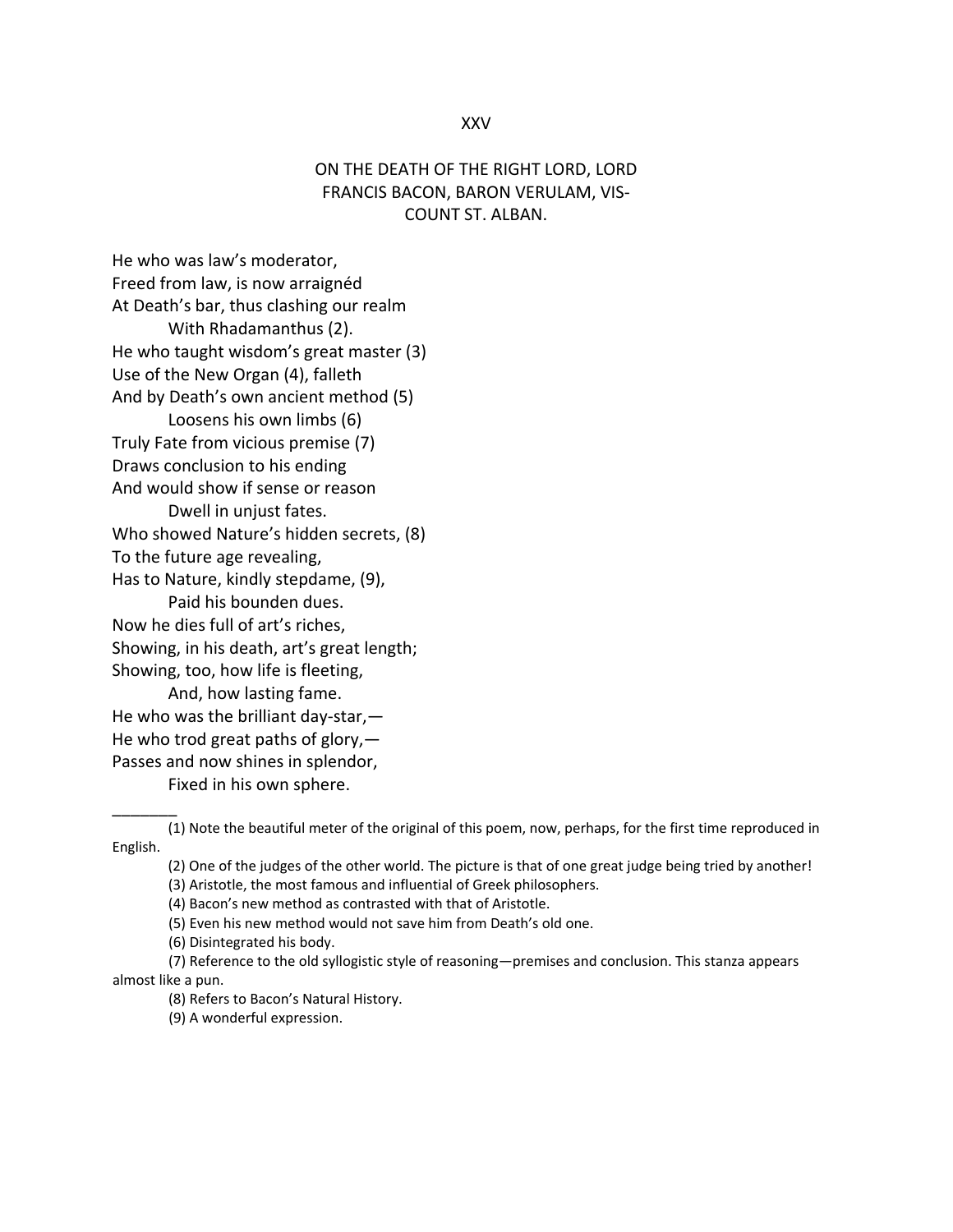#### XXVI

#### A FUNERAL HYMN

Under this tomb lies his body, of the grave spoil undeservéd; Outer marble tells his virtues, Yes, and even thus does virtue, Making its impress on marble, teach the pious stone of language, While she is for flight preparing. So will our hearts also furnish Everlasting tomb, that marble may, with men together, laud him.

> HENRY FERNE, Fellow of Trinity College.

#### XXVII (1)

### TO THE STATUE OF THE MOST TRULY LEARNED AND NOBLE MAN, LORD FRANCIS BACON.

He who denies thou hast numbered, Eighty Decembers, he gazes Not on thy brow but thy writings, For, if a virtue most hoary, And Wisdom's wreaths make an ancient, Then wert thou Nestor's (2) own senior. Yea, if thy features deny it, "Wisdom of Ancients" (3) shall prove it. That is the sign of thy long life. For to outlast the crow's lustrums (4) That is not life, but the rather Power to enjoy thy past living.

> G. NASH, Pembroke Hall, Cambridge.

<sup>(1)</sup> Note the changed meter into which this poem seems to fall naturally.

<sup>(2)</sup> The oldest of the Greek councilors before Troy. The sense is that if Wisdom be an indication of age, Bacon's writings show him older than Nestor, despite his younger features.

<sup>(3)</sup> Bacon's work "The Wisdom of the Ancients."

<sup>(4)</sup> Literally, periods of five years.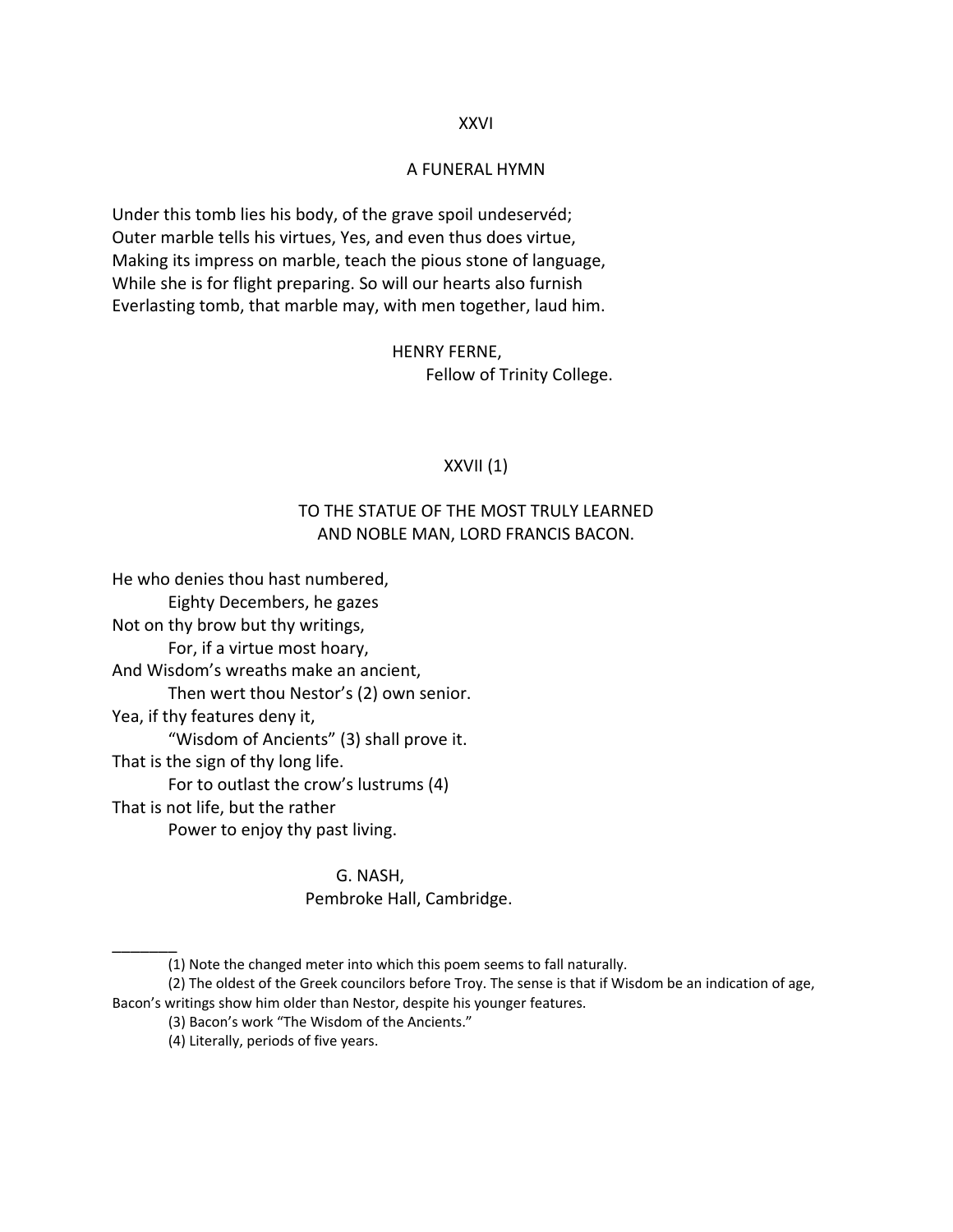#### XXVIII

#### ON THE RECENT FLOOD.

Swollen, unbarred were the waters, Floods Eridanus (1) had loosened, Fear fell on all men, reminded Of the disaster of Pyrrha (2), Fear that the waters would rise up, Sweeping with like inundation. This were but tears and wild anguish Offered for him newly sainted, Man of renown, I speak truly, Rivers do weep at thy passing, Much more the human hearts' sorrow,— Hearts of thy fellow men saddened.

\_\_\_\_\_\_\_

#### JAMES.

<sup>(1)</sup> The River‐god of the Po in Italy. It overflowed in a great inundation shortly before the writing of this poem.

<sup>(2)</sup> According to the flood‐legend of Greece, corresponding somewhat with the Bible account of Noah, Zeus, King of the gods, sent a flood to destroy mankind for wickedness. Deucalion, King of Phthia and his wife, Pyrrha, were alone saved, being commanded to build a chest in which they floated and which in nine days landed on Mount Parnassus. See "Atlantis, the Antedeluvian World," by Ignatius Donnelly.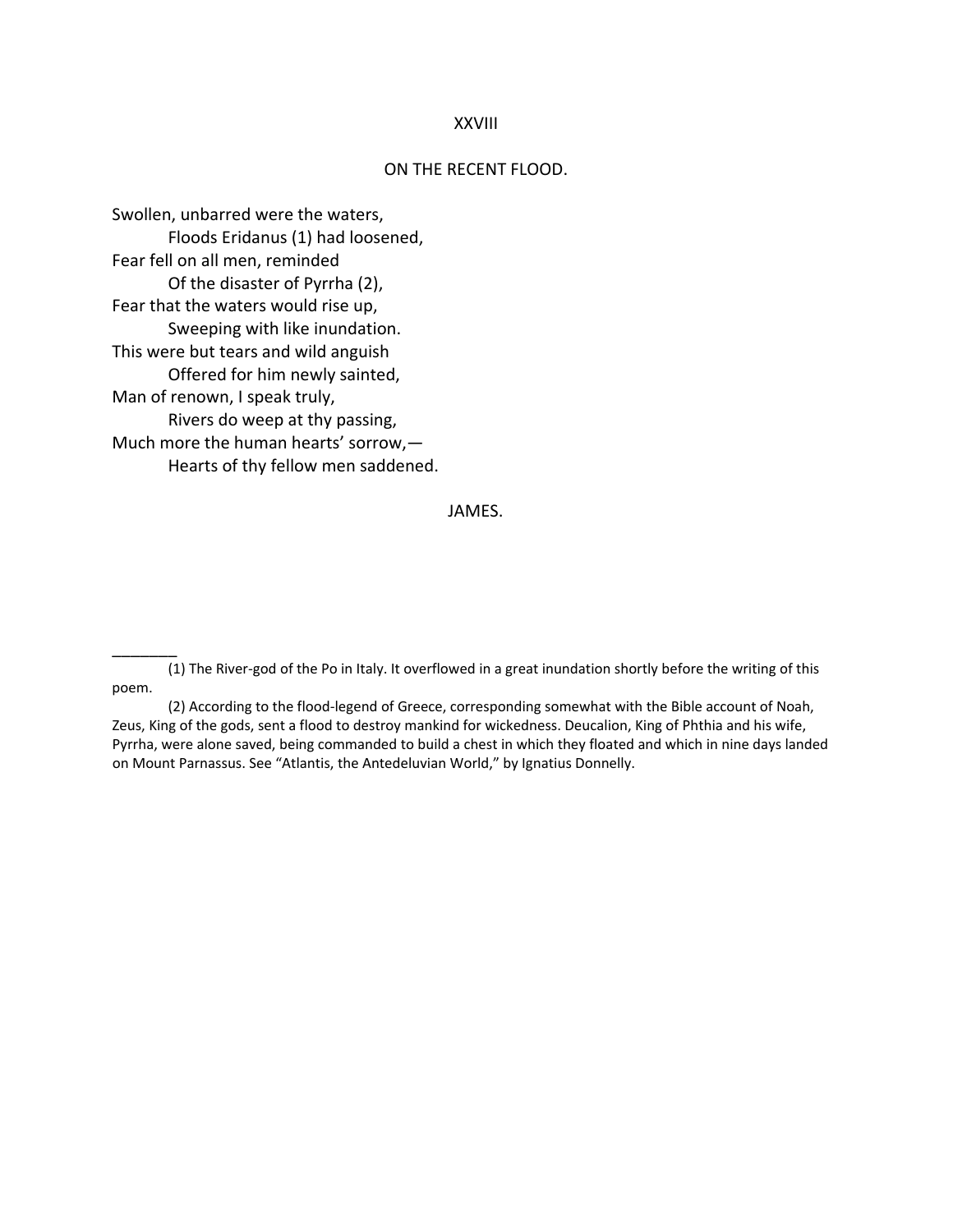#### XXIX

### ON THE DEATH OF THE MAN MOST NOBLE, FRANCIS BACON, VISCOUNT ST. ALBAN, BARON VERULAM, ETC.

Shall we then mourn for thee also? Thou mad'st the Muses (1) immortal, Yet coulds't thou, Bacon, thyself, die? Inhale no more heaven's breezes? Winds and the air which deserved not That thou shouldst write of their story (2). Truly in rage, Fate, unconquered, One pyre at last has demanded (3),— Noble and rare, spurning triumphs Too commonplace, would show power. Greater the woe which this day feels Than past year's plague visitation (4).

(2) "History of the Winds."

\_\_\_\_\_\_\_

(3) Unconquered Fate demands one great noble funeral pyre, spurning commonplace triumphs, to show her power.

(4) Plague visited London in 1625.

<sup>(1)</sup> A wonderful tribute to Bacon's poetic ability.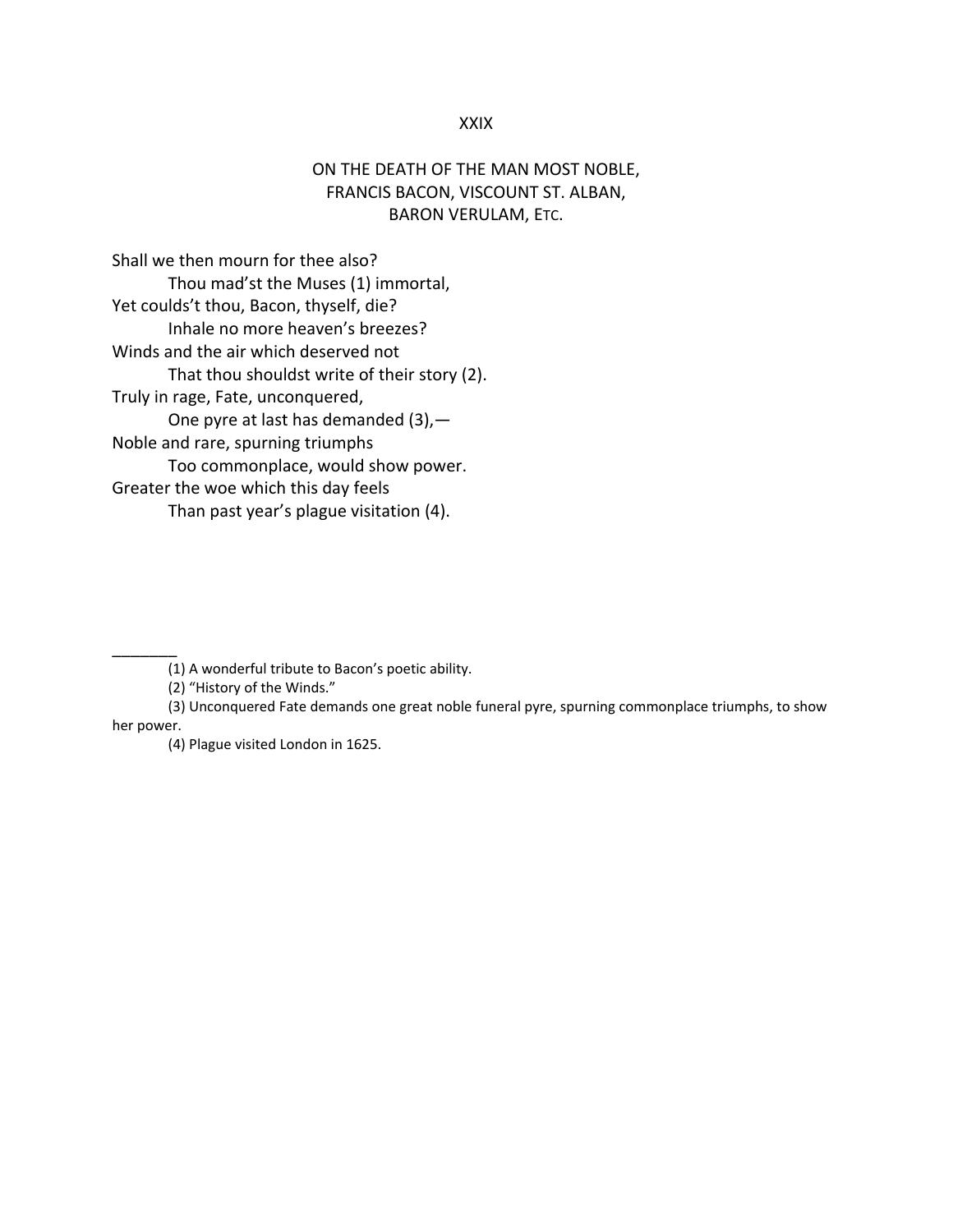#### $XXX(1)$

### ON THE DEATH OF THE MOST NOBLE MAN, FRANCIS BACON, SOMETIME KEEPER OF THE GREAT SEAL OF ENGLAND.

What! has war arisen 'mongst the gods then? Pray is Saturn in his court now suing (2) Jove, his son, his kingdom to recover? Leaves the stars, having there no attorney, Wings his way to earth where soon he finds one Fitting to his purpose, Bacon, whom he With his scythe mows down and forthwith forces, Justice to administer and champion His cause 'gainst his son before the angels. What! Thus do the gods need Bacon's wisdom? Or has Astraea (3) the gods forsaken? Even so it is! For she abandoned All the stars and long has sedulously Unto Bacon ministered on earth here. Saturn never passed more prosperous ages In the days named "gold" in poets' story (4), Than did we when Bacon's wisdom judged us; Therefore did the gods us mortals envy, And deprived us of this greatest treasure. He is gone—is gone—the word suffices For our grief, that he is dead we say not; What more need of raiment somber, See! See! Where our pen itself flows with black tincture. Dry will run the Muses' fount, resolving Into tiny tears, April (5) drips sorrow. Rage the spring winds in fraternal discord! Verily each moan from deep heart drawing! Universal benefactor! all things Loved thee living, and thy death are mourning. HENRY OAKLEY,

Trinity College.

<sup>(1)</sup> Note Trochaic Pentameter used in this poem.

<sup>(2)</sup> Jove (Jupiter or Zeus) had dethroned his father, Saturn (Cronus), and made himself King of the gods. This poem depicts the father bringing suit against the son to recover his Kingdom and calling Bacon from earth to represent him at the court!

<sup>(3)</sup> Goddess of Justice who abandoned the stars to minister to Bacon here.

<sup>(4)</sup> The "Golden Age."

<sup>(5)</sup> Bacon passed away in April, the month of showers.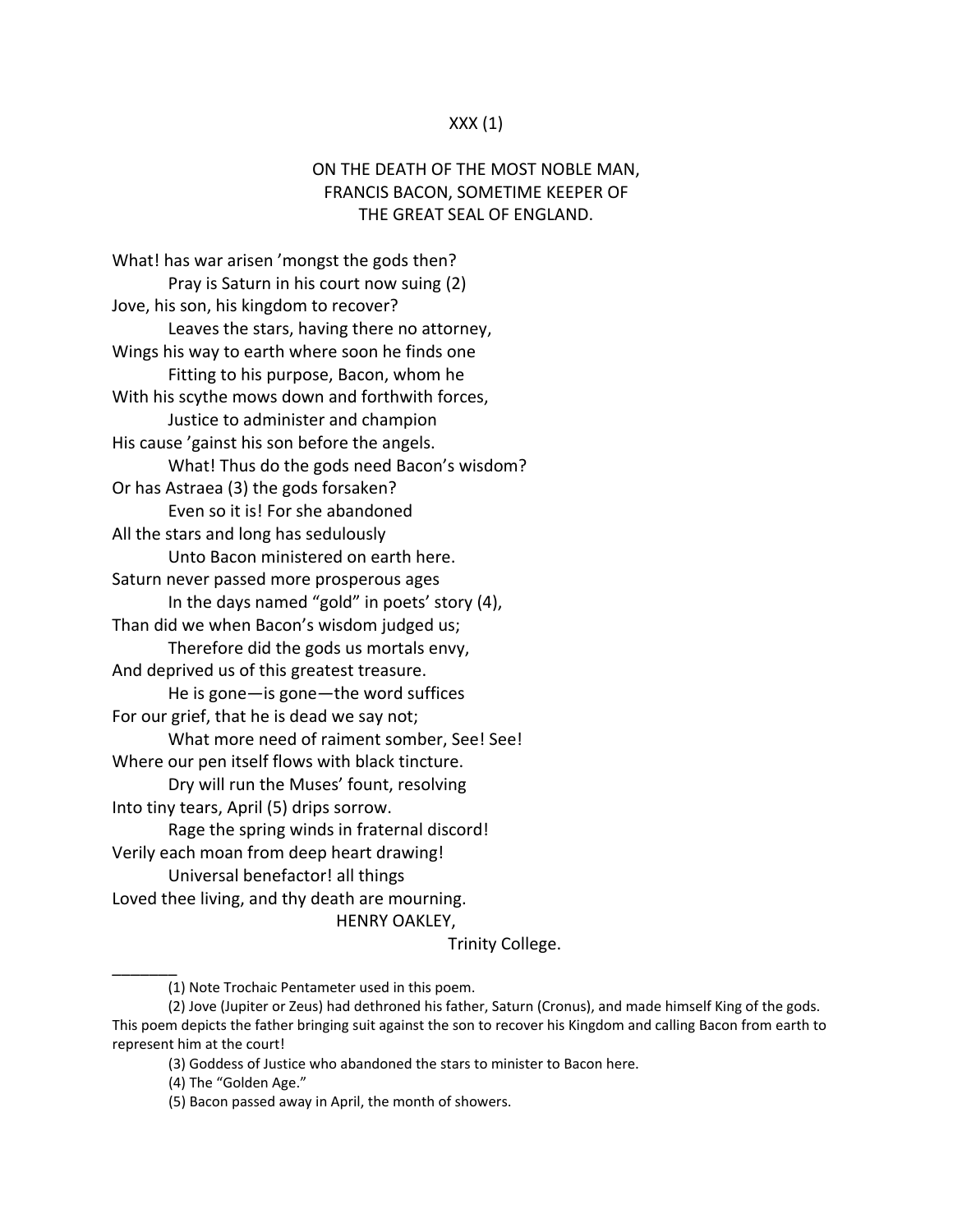#### XXXI

### ON THE LINGERING ILLNESS BUT UNEXPECTED DEATH OF HIS MOST NOBLE MASTER, VISCOUNT ST. ALBAN

Death first drew nigh and attacked him, But was repulsed, I bethought me That he repented his purpose, And the fell crime he attempted. But as a general of shrewdness Draws off his forces besieging, Only to strike the unwary Soldiers when rendered incautious, Even so Death, all relentless, And to the Muses most hostile, Knowing him skillful in fending, Suddenly struck him the death‐blow. Gladly would I with my weeping, Bring my poor eyes to destruction. But—ah—me—I must preserve them Fresh for his books which they love so. Thus am I glad in producing, On tear‐stained pages, this poem; No bit of salt is there in it, Save what the salt tear hath given.

> WILLIAM ATKINS, His Lordship's Domestic Servant.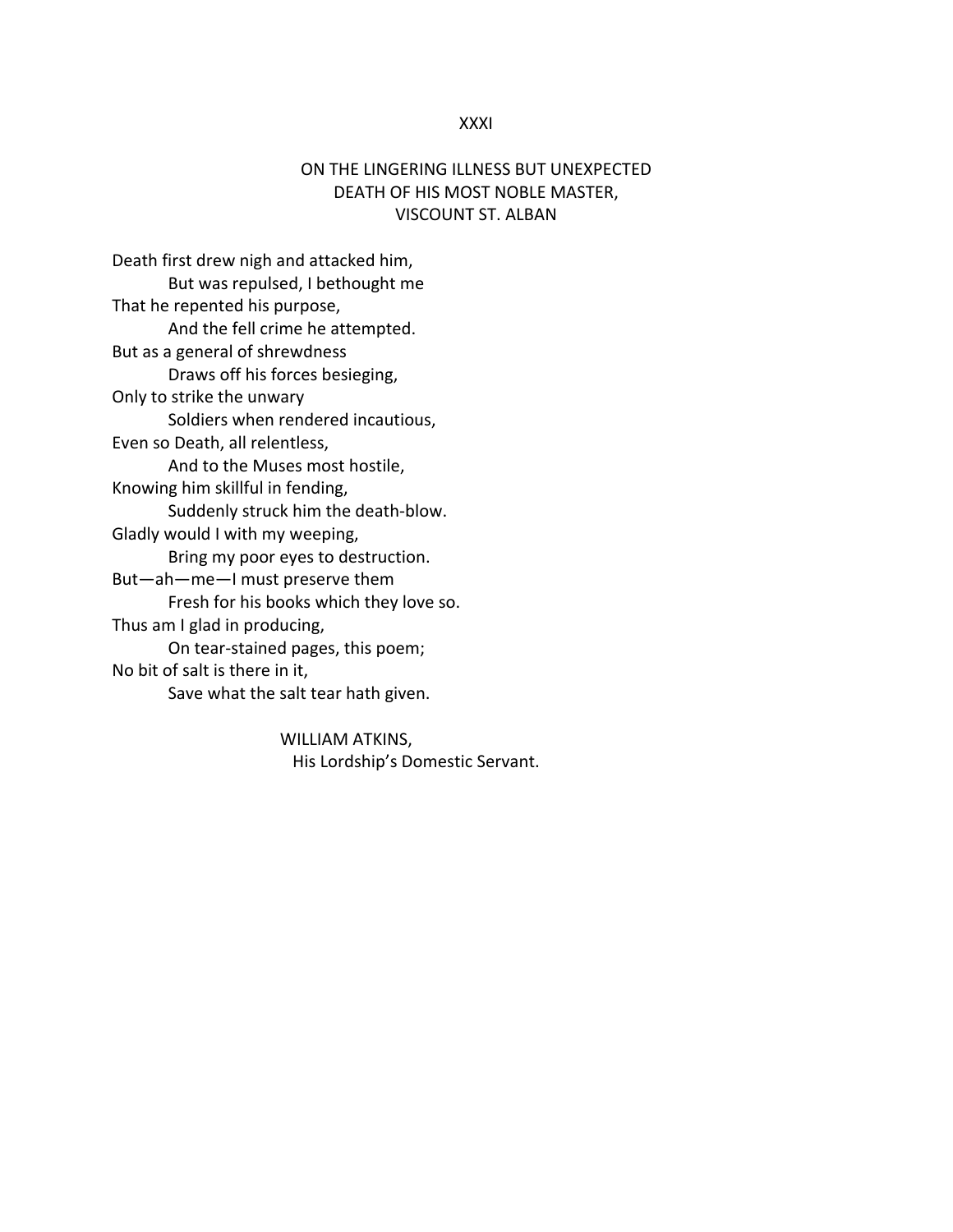#### XXXII

### ON THE DEATH OF LORD FRANCIS BACON, BARON VERULAM AND LATE CHANCELLOR OF ALL ENGLAND.

Verulam's hero in dying, brings to the eyes of the Muses (1), Sadness and tears, therefore think we, none after death can be happy. Even the old Sage of Samos (2), think we, is filled with unwisdom. Surely he cannot be happy, when his own Muses (3) are mourning; For that his love for himself is not greater than that for the Muses Clotho (4) imperious dragged him—spirit unwilling, feet struggling, Up to the stars. Shall we think then, Phoebus' (5) powers dormant, or useless Herbs of the Clarian Apollo (5)? Nay, unchecked was power of Phoebus (5), Neither lacked those herbs their virtue,—both were still potent in fullness. But know that Phoebus (6), then, fearing Bacon as King of the Muses, Healing withheld from his rival; hence are our tears and our sorrow. For although Verulam's hero Phoebus in all else exceeded, In one sole art was inferior,—in the art only of healing. Shadows and ghosts are ye Muses, well‐nigh Jove's pale troop infernal (7), If indeed ye are yet breathing, and my poor eyes not deceived; Though I can scarce think that after he is gone you could survive him.

<sup>(1)</sup> Goddesses of Poetry and Art.

<sup>(2)</sup> Pythagoras, who taught the doctrine of happiness after death.

<sup>(3)</sup> The Muses represented as Bacon's hand‐maidens.

<sup>(4)</sup> One of the three Fates—The Spinner of Life's thread.

<sup>(5)</sup> Apollo of Claros, here in his capacity of god of healing.

<sup>(6)</sup> Apollo in character of King of the Muses fearing Bacon's rivalry.

<sup>(7)</sup> Without Bacon's leadership the Muses were in danger of demotion to the rank of infernal deities.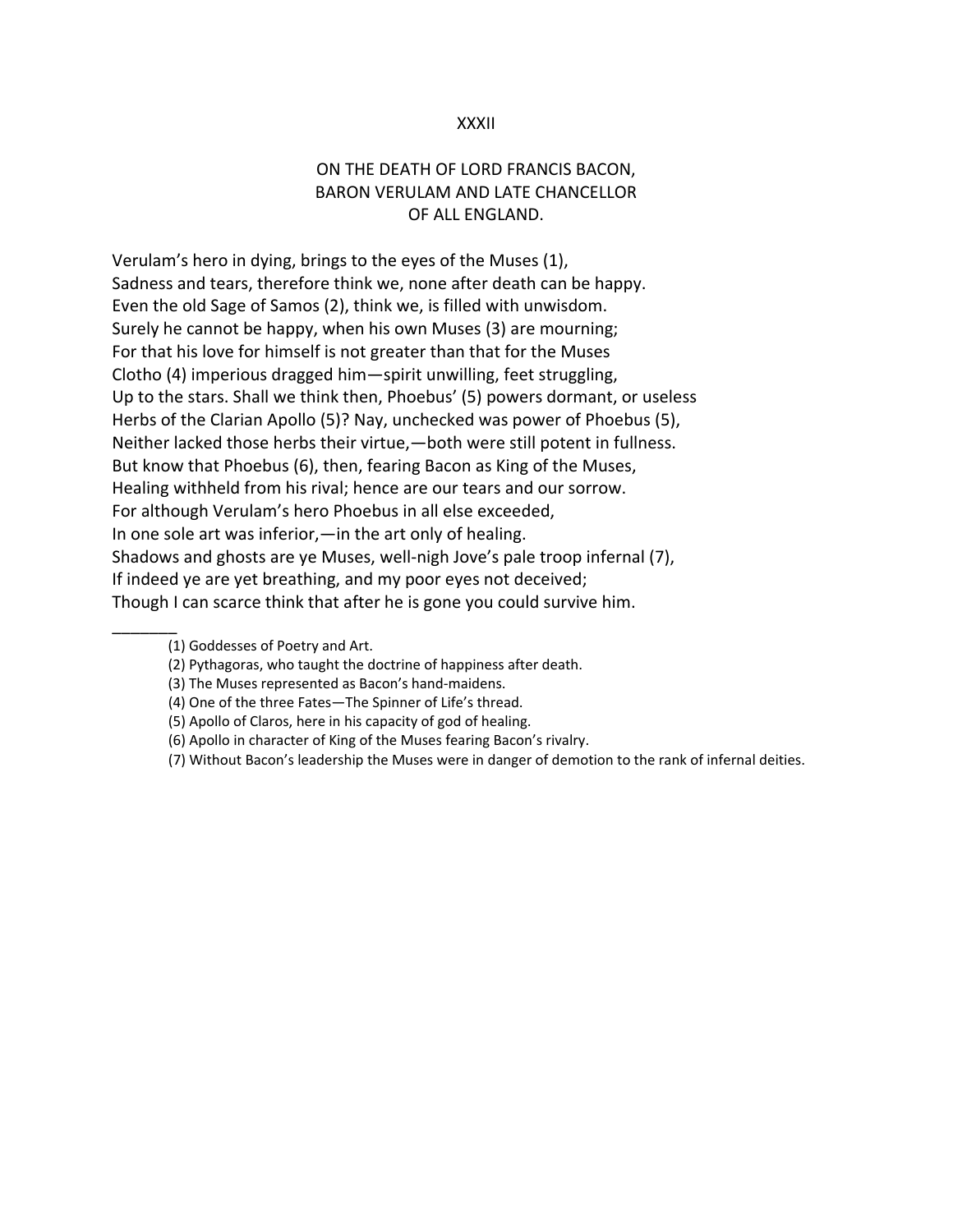If then some Orpheus (8) hath brought you back from the dead, and you are not Visions my sight now deceiving, learn ye now deep lamentations;— Sad songs,—shed tears in abundance;—look ye how copious the tear‐flood. Muses I recognize truly, aye, and their tears; for a single Helicon (9) barely suffices. Even Parnassus, submerged not Under the waves of Deucalion (10), Marvel! will hide 'neath these waters. He, through whom ye have your being, perished in truth; he who nourished Still the Pierian (11) goddesses,—fed them with all of his rich art, When he perceived that the arts here, held by no root like seed scattered Over the soil, languished—withered—taught he to grow arts of Pegasus (12) Even as spear of Quirinus (13) swiftly grew into a laurel. Since 'tis thro' him that the Helicon Goddesses (14) learned then to flourish. Ne'er shall the lapse of the ages dim his renown or his glory; Nor could his great spirit's ardour longer endure that, neglectful Of thee, Minerva (15), Divine one, men should remain. His pen, godlike, Honor restores, and Apollo (16) dissipates clouds that had hid thee; Also he routed the darkness, bred of blear age and senility;

(8) Refers to Orpheus' descent alive into Hades, to bring back Eurydice.

(9) Mountain‐range in Boetia, abode of the Muses.

(10) See note to poem XXVIII regarding the flood‐legend of the Greeks. Parnassus not submerged by that flood will be covered with the Muses' tears.

(11) Pieria was birthplace of Orpheus and the Muses.

(12) Winged horse of the Muses.

(13) Romulus, shaker of the spear, which thrust into the ground, took root and became a laurel. A clear allusion to Bacon's fame under the pseudonym of Shakespeare.

(14) The Muses.

\_\_\_\_\_\_\_

(15) Goddess of Wisdom.

(16) God of Poetry.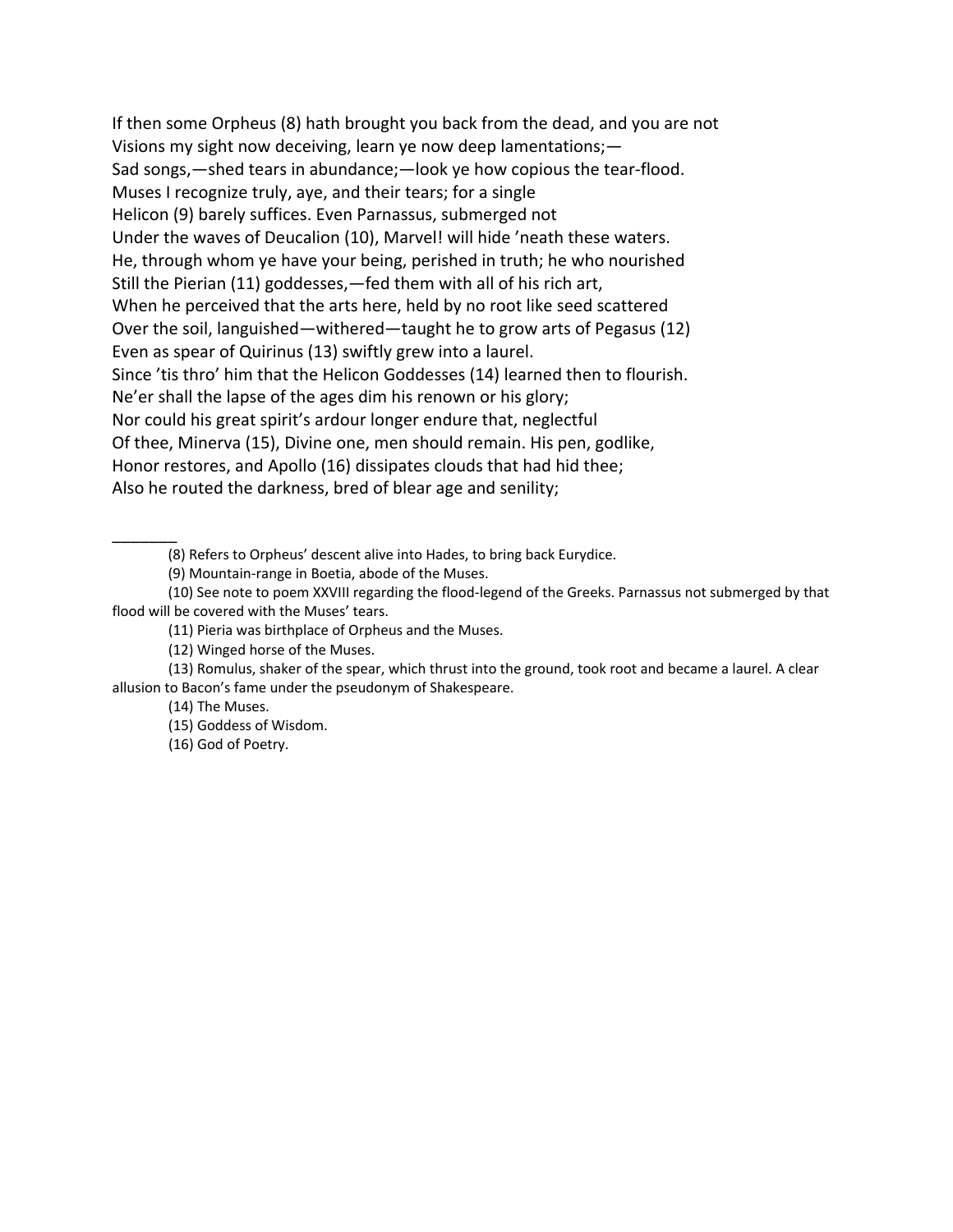New and wise methods restoring; tearing the thread Labyrinthine (17); But a new wisdom supplying. Truly, the wisest of ancients Never had eyes so discerning; they were like Phoebus (18), arising Over the shore to the eastward; he like Apollo (18), at mid‐day Even like Typhis (19) essayed they over the ocean to voyage; Yet did their frail vessel hardly launch from the coast of their starting. He, on the other hand, knowing Pleiades (20), Hyades (20) sisters,— Syrtes (21), and Scylla's (22) fierce watch-dogs, well knows the dangers to shun them, — Well knows his vessel to pilot guided by mariner's needle. They begat Muses but infants, his were full‐grown from the birth‐hour. Theirs were but mortal,—divine his. His Instauratio Magna (23) From other writings the palm snatched, while slunk the sophists in squalor. Aye, even now Pallas (24) steps forth shining as serpent with new skin. Thus doth the Phoenix (25), arising, gaze on his ashes paternal. Aeson (26) renews now his youth‐bloom while Verulam (27), now restoréd, Boasts of its new walls, is hoping glory of old to recover. But see how brightly his eyes gleam,—brighter than all mortal vision; As of State mysteries he chanteth,—singing the great laws of Nature,— Singing the secrets of princes,—as tho' to both he were Minister.

(17) Reference is to the Labyrinth at Gnossia in Crete and to Bacon's phrase "Filum Labyrinthi"—the Clue of the Labyrinth.

(18) Sun‐god.

\_\_\_\_\_\_\_

(19) Pilot of the Argonauts who sought the Golden Fleece. The reference is to the fact that the Ancient Philosophers were hardly able to start their ship on the sea of learning, but Bacon through superior knowledge completed the voyage.

(20) Constellations to guide the mariner.

(21) Two dangerous gulfs.

(22) A sea‐monster or dangerous rock.

(23) Great Restoration, Bacon's work.

(24) Goddess of Wisdom.

(25) A fabulous bird which arose in renewed youth from its own ashes.

(26) Brother of Jason of the Argonauts. Committed suicide but was restored to life and youth.

(27) The old castle being rebuilt.